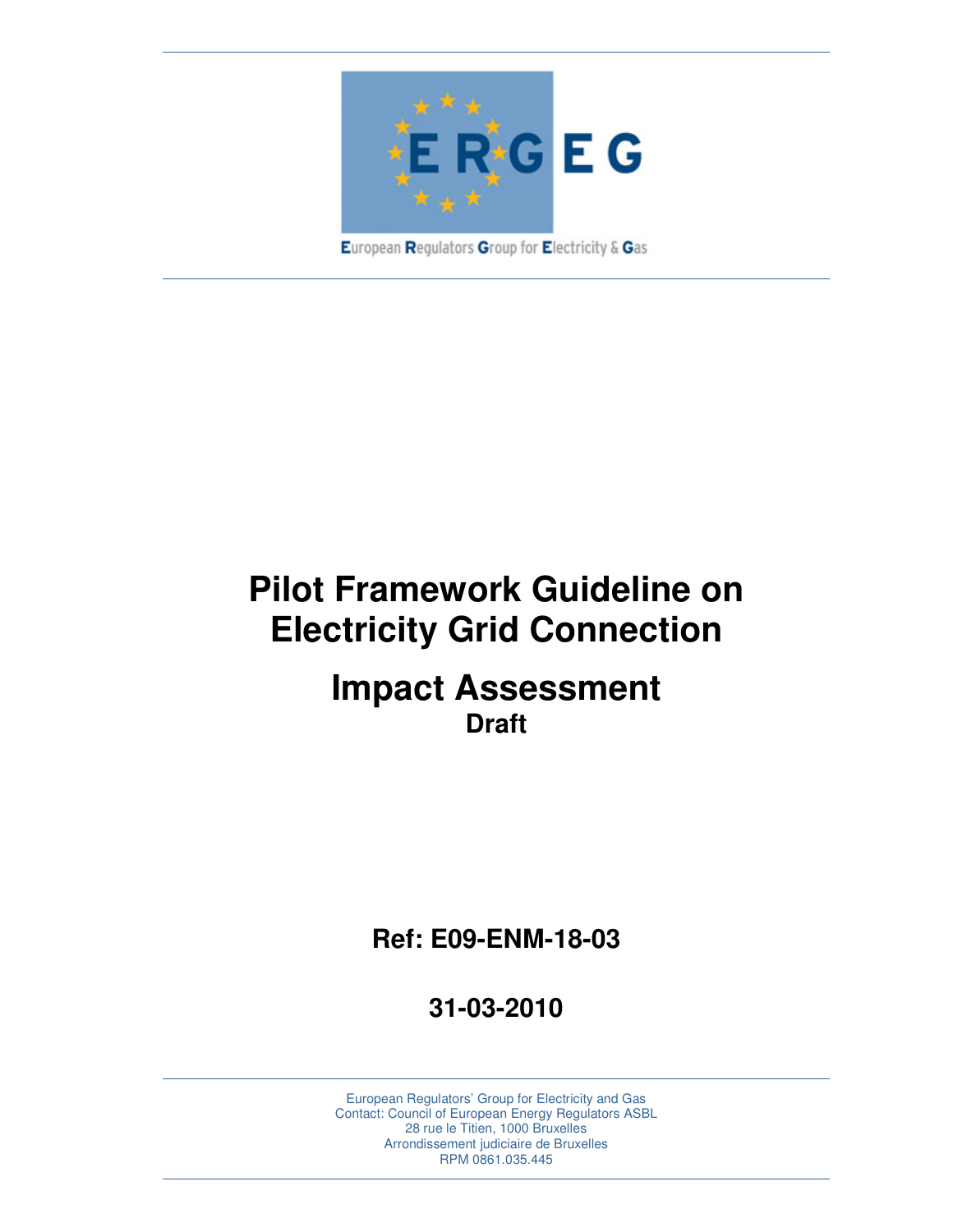

# **TABLE OF CONTENTS**

| 1            | PROCEDURAL ISSUES AND CONSULTATION OF INTERESTED PARTIES3                       |  |
|--------------|---------------------------------------------------------------------------------|--|
|              |                                                                                 |  |
|              |                                                                                 |  |
|              |                                                                                 |  |
| $\mathbf{2}$ |                                                                                 |  |
|              |                                                                                 |  |
|              |                                                                                 |  |
|              |                                                                                 |  |
|              |                                                                                 |  |
|              | 2.5 How should the problem evolve, all things being equal? Should the EU act?16 |  |
| 3            |                                                                                 |  |
|              |                                                                                 |  |
|              |                                                                                 |  |
|              |                                                                                 |  |
| 4            |                                                                                 |  |
|              |                                                                                 |  |
|              |                                                                                 |  |
|              | 4.2.1                                                                           |  |
|              |                                                                                 |  |
| 5            |                                                                                 |  |
|              |                                                                                 |  |
|              |                                                                                 |  |
|              |                                                                                 |  |
|              |                                                                                 |  |
| 6            |                                                                                 |  |
|              |                                                                                 |  |
|              |                                                                                 |  |
|              | ANNEX 2 - SUMMARY OF CONTRIBUTIONS TO THE TARGETED                              |  |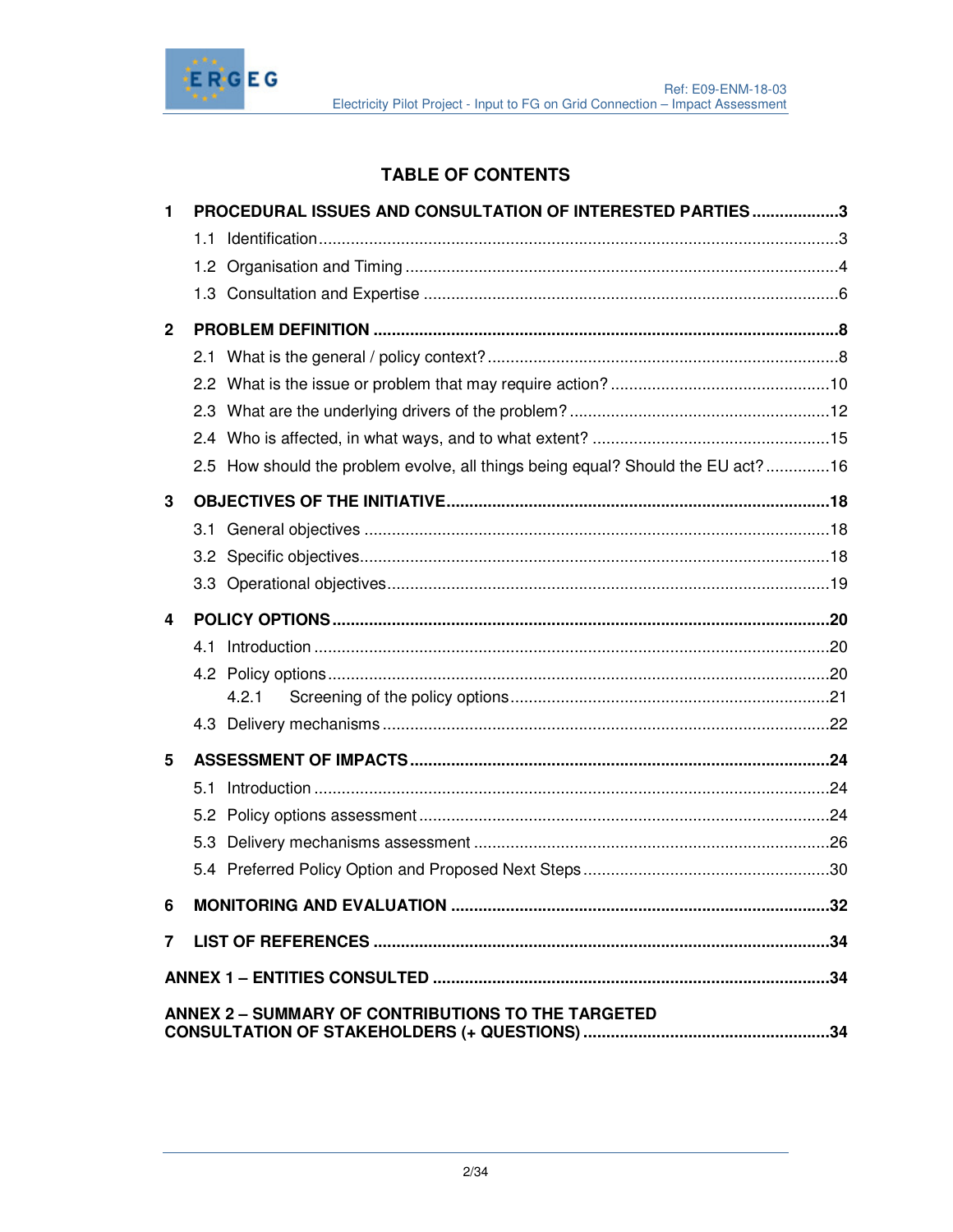

### **1 PROCEDURAL ISSUES AND CONSULTATION OF INTERESTED PARTIES**

A close relation exists between electricity grid connection and grid access, both in terms of the market-related issues and in terms of system security. Access includes the right to use electricity grids and connection corresponds to physical connection to the system.

Moreover, grid connection covers all issues to establish and to maintain a physical connection between the transmission and / or distribution grid and the grid customers, irrespective of the actual usage of the transmission and distribution grids by these customers (grid access). Meeting requirements for grid connection is a prerequisite for granting grid access to the customers. In the context of this Impact Assessment (IA), grid connection requirements are considered as features and rules, which the transmission and distribution grid operators, as well as the grid customer have to meet, in order to maintain the system security and the proper functioning of the electricity market from a technical point of view.

This Impact Assessment addresses the issue of electricity grid connection – the considerations on grid access will be the subject of another framework guideline in the future.

Whereas the question of allocation of costs for grid connection between the grid operator and the grid user is indeed an essential one, it is not dealt with in this IA, neither will it be dealt with in related Framework Guidelines (FG). The focus lies therefore on the technical grid connection issues.

Finally, although the question of processing the grid connection applications (including priorities or ordering of applications in time) by the grid operators is an important one, it is not dealt in detail in this IA and related Framework Guidelines.

# **1.1 Identification**

-

At the heart of the  $3<sup>rd</sup>$  Package<sup>1</sup> is the development of EU-wide network codes on topic areas for the integration of EU electricity and gas markets, enabling cross-border trade and competition to develop across EU energy markets. The process for developing these codes is stipulated in the legislation and includes the elaboration by energy regulators (Agency for Coordination of Energy Regulators, ACER) of Framework Guidelines, which set out the key principles for the development of the network codes by the transmission system operators (European Network of Transmission System Operators – Electricity, ENTSO-E).

Since the provisions of the  $3<sup>rd</sup>$  Package will not be applicable until March 2011, the European Energy Regulators / ERGEG have been committed to making as much

<sup>&</sup>lt;sup>1</sup> The 3rd legislative Package proposals for the European Internal Market in Energy were finally adopted on 13 July 2009 and include 5 legislative acts, which can be viewed at: http://eurlex.europa.eu/JOHtml.do?uri=OJ:L:2009:211:SOM:EN:HTML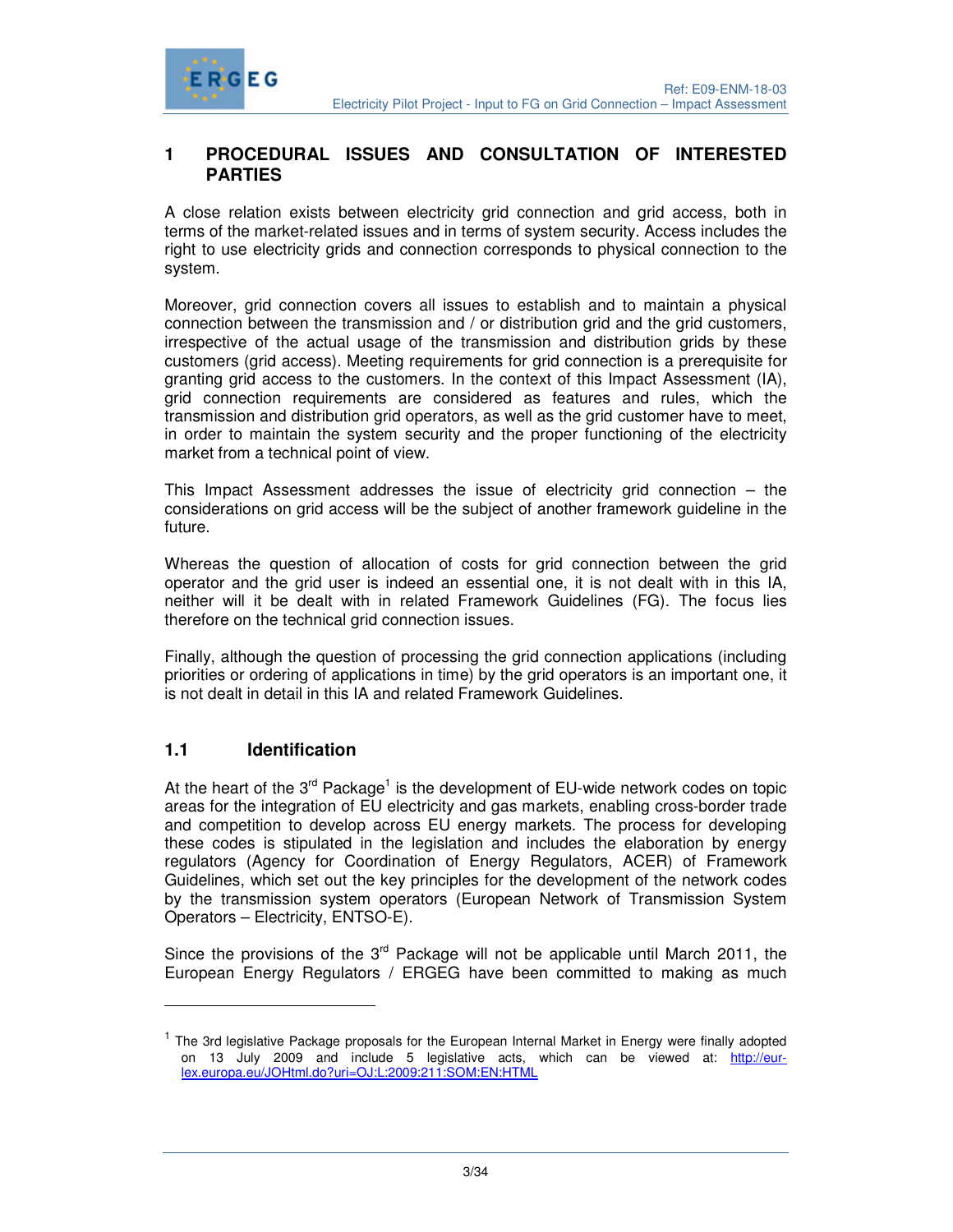

progress as possible in preparing the work on FG during the interim period and will therefore provide input to the European Commission and the ACER on the preparatory work on Framework Guidelines.

The 16<sup>th</sup> Florence Forum in June 2009 outlined the essential elements of the 3<sup>rd</sup> Package and made suggestions on how to efficiently use the interim period in order to pave the road for the implementation. In particular, the electricity pilot project to prepare the framework guidelines and the related network codes was discussed. In the end, the Forum welcomed the idea of a pilot project and agreed that the Framework Guideline for grid connection is a suitable topic for the Pilot Project in electricity. This is why ERGEG has been committed to the Pilot Project on Electricity Grid Connection to test the end-to-end process and to allow for adjustments if case of problems identified in implementing the legal process.

In order to ensure that the development of Framework Guidelines meets the best regulatory practice, the Pilot Project work has taken place in two steps:

- 1. Step 1: Initial Impact Assessment for justification;
- 2. Step 2: Drafting of a Framework Guideline, including 2 months of public consultation.

An ad hoc Expert Group was set up with the purpose to provide an input/assistance to the ERGEG (later ACER) in relation to the specific issues relevant to a particular topic.

# **1.2 Organisation and Timing**

Article 6 of Regulation (EC) No 714/2009 (Regulation) on conditions for access to the network for cross-border exchanges in electricity and repealing Regulation (EC) No 1228/2003 (old Regulation) sets out the provisions for the establishment of network codes. The European Commission shall request that ACER submits to it within a reasonable period of time not exceeding six months a non-binding Framework Guideline setting out clear and objective principles for the development of network codes relating to the areas identified in Article 8, paragraph 6 of the Regulation. ACER shall formally consult ENTSO-E and the other relevant stakeholders in regard to the framework guideline. Following the preparation of the code by ENTSO-E, ACER provides its reasoning and opinion to ENTSO-E on the draft code, which may then require amending by ENTSO-E. Once ACER is satisfied that the network code is in line with the relevant framework guideline, ACER shall submit the network code to the Commission and may recommend that it be adopted within a reasonable time period.

In view of these provisions, European Energy Regulators began preparing the work of ACER, which will not be fully operational until March 2011. During 2010, the regulators will complete the Pilot Framework Guidelines for Electricity Grid Connection. The Pilot Project plan is shown in the figure below.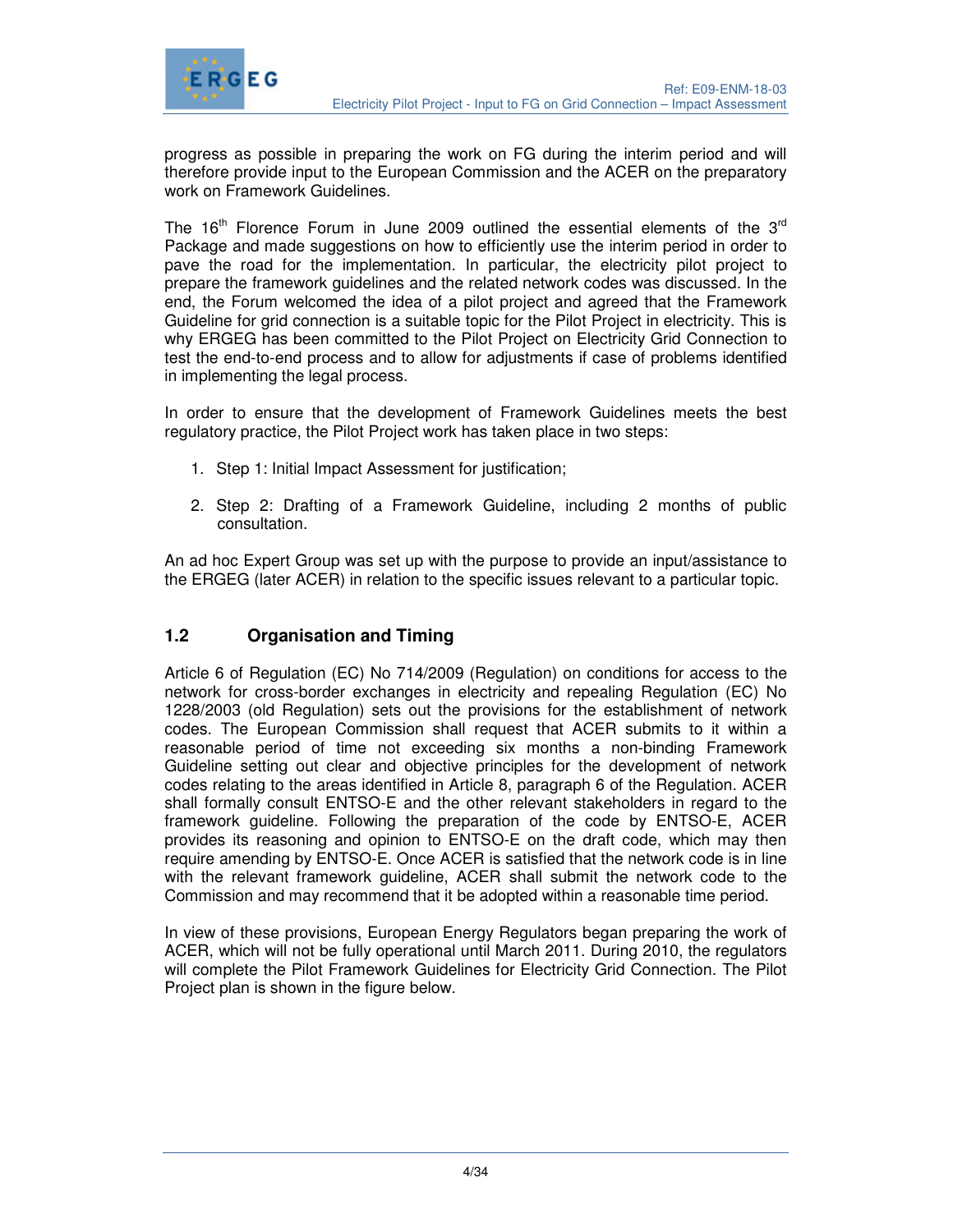

| Nov-Dec                | · Identification of problem                               |
|------------------------|-----------------------------------------------------------|
| 2009                   |                                                           |
| Dec-Feb                | · Identification of objectives                            |
|                        |                                                           |
| Helts-Main             | Identification of policy options<br>×,                    |
|                        |                                                           |
| Mar-Aor<br>2010        | · Selection of policy option                              |
|                        |                                                           |
|                        |                                                           |
|                        |                                                           |
|                        | Draft Framework Guideline for public consultation         |
| mid-April -<br>mid May | · Preparation of the Framework Guidelines                 |
| 20102                  |                                                           |
| mid-May-               | · Public consultation                                     |
| mid July<br>2010       |                                                           |
| mid-July -             | · Revision and finalization of the Framework Guidelines   |
| September<br>2010**    |                                                           |
|                        |                                                           |
|                        | <b>Finalised Framework Guidelines for Grid Connection</b> |

\*\* Longer clapsed time because of the three weeks August holday time

This planning is outlined further from the procedural viewpoint in the following block diagram which shows the involvement of stakeholders in the development of the draft pilot Framework Guideline for Grid Connection by workshops and public consultation<sup>2</sup>.

-

<sup>&</sup>lt;sup>2</sup> "GA" stands for the European Energy Regulators' General Assembly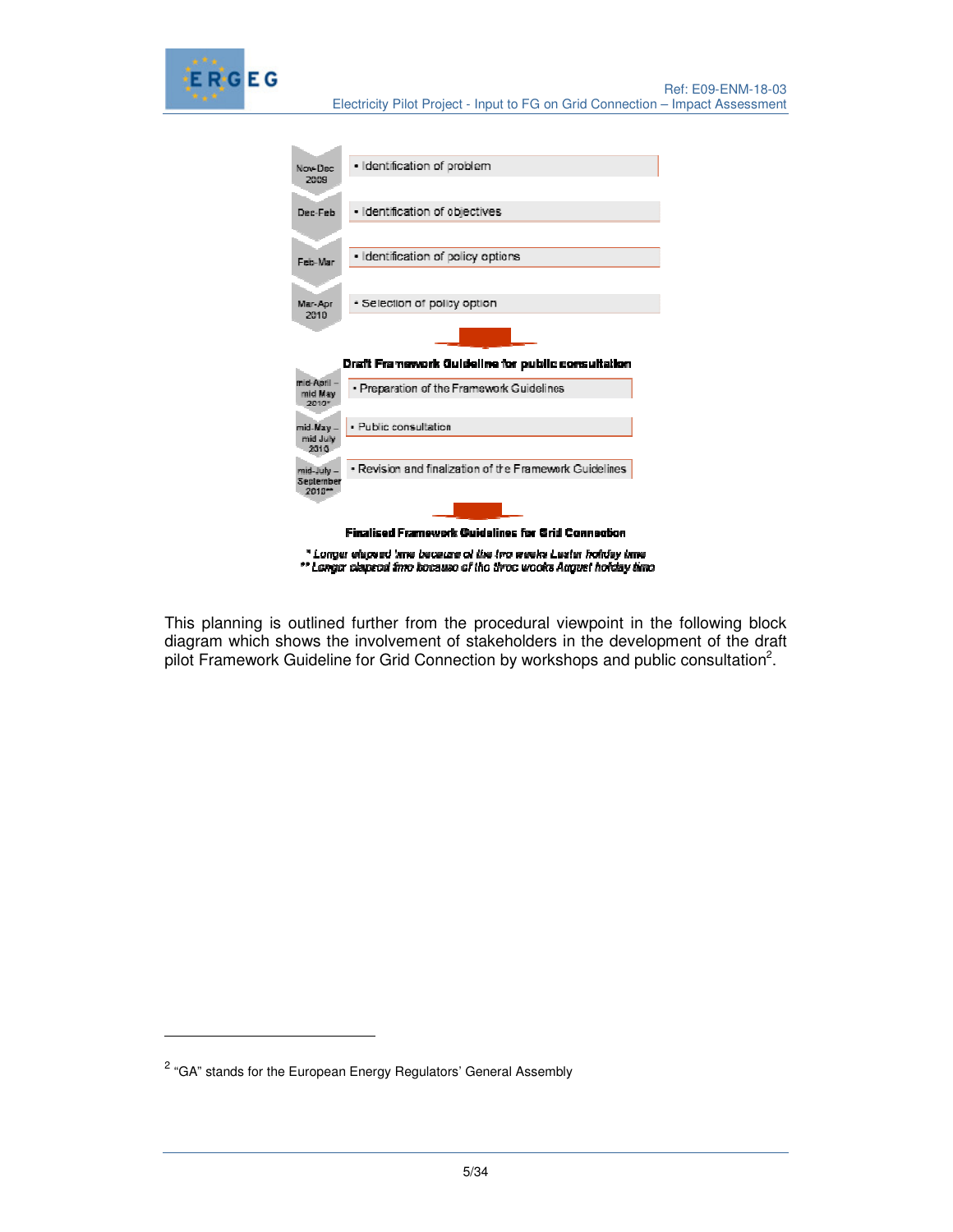



Process for Electricity Pilot Framework Guideline

After the public consultation, the draft pilot Framework Guideline will be revised accordingly to become the finalised Framework Guideline for Grid Connection. When this work is completed, ENTSO-E will draft the pilot network code based on the final Framework Guideline.

# **1.3 Consultation and Expertise**

Following the 15 September 2009 publication of an open letter inviting candidates for an ad hoc Expert Group on electricity grid connection, ERGEG appointed 11 members, as part of the process for the development of Framework Guidelines. This ad hoc Expert Group participated in the Pilot Project to test the process as set out in the 3rd Package legislation, most notably in the problem identification and definition of objectives within this Impact Assessment.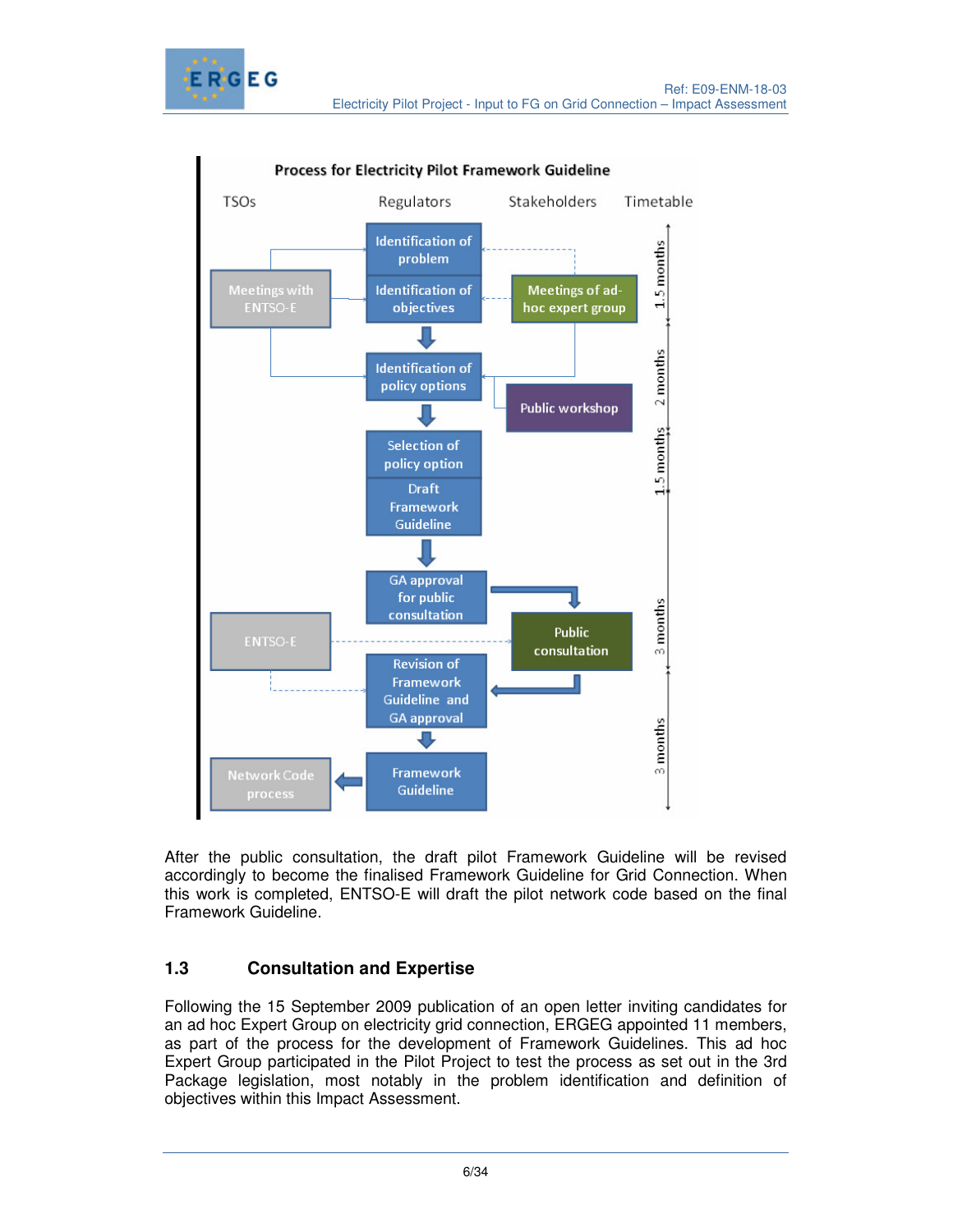

The terms of reference for the Expert Group on grid connection, with specific expertise criteria for the experts, were provided in Annex 1 of the open letter (www.energyregulators.eu).

The Expert Group members are:

Rafael Bellido, Spain (Iberdrola) Matthias Boxberger, Germany (E.ON Energie AG) Bernd Klöckl, Austria (Verbund Austrian Power Grid AG) Riccardo Lama, Italy (ENEL Distribuzione) Claire Maxim, UK (EON UK) Mark Norton, Ireland (EirGrid) Ralph Pfeiffer, Germany (Amprion GmbH) Thomas Karl Schuster, Austria (Wien Energie Stromnetz Ltd) Pablo Simon, Spain (Endesa) Andrea Vittorio Siri, Italy (Edison Trading S.p.A.) Frans Van Hulle, Belgium (EWEA)

The Expert Group members have participated in the work on this Impact Assessment in their capacity as experts in their specific fields of expertise, but not representing interests of their companies. The details on the roles of experts and work of the Expert Group have been described in the invitation letter, also available at www.energyregulators.eu.

Before setting up the Expert Group, ERGEG conducted a number of coordinating discussions with ENTSO-E, in order to establish the preliminary exchanges of view.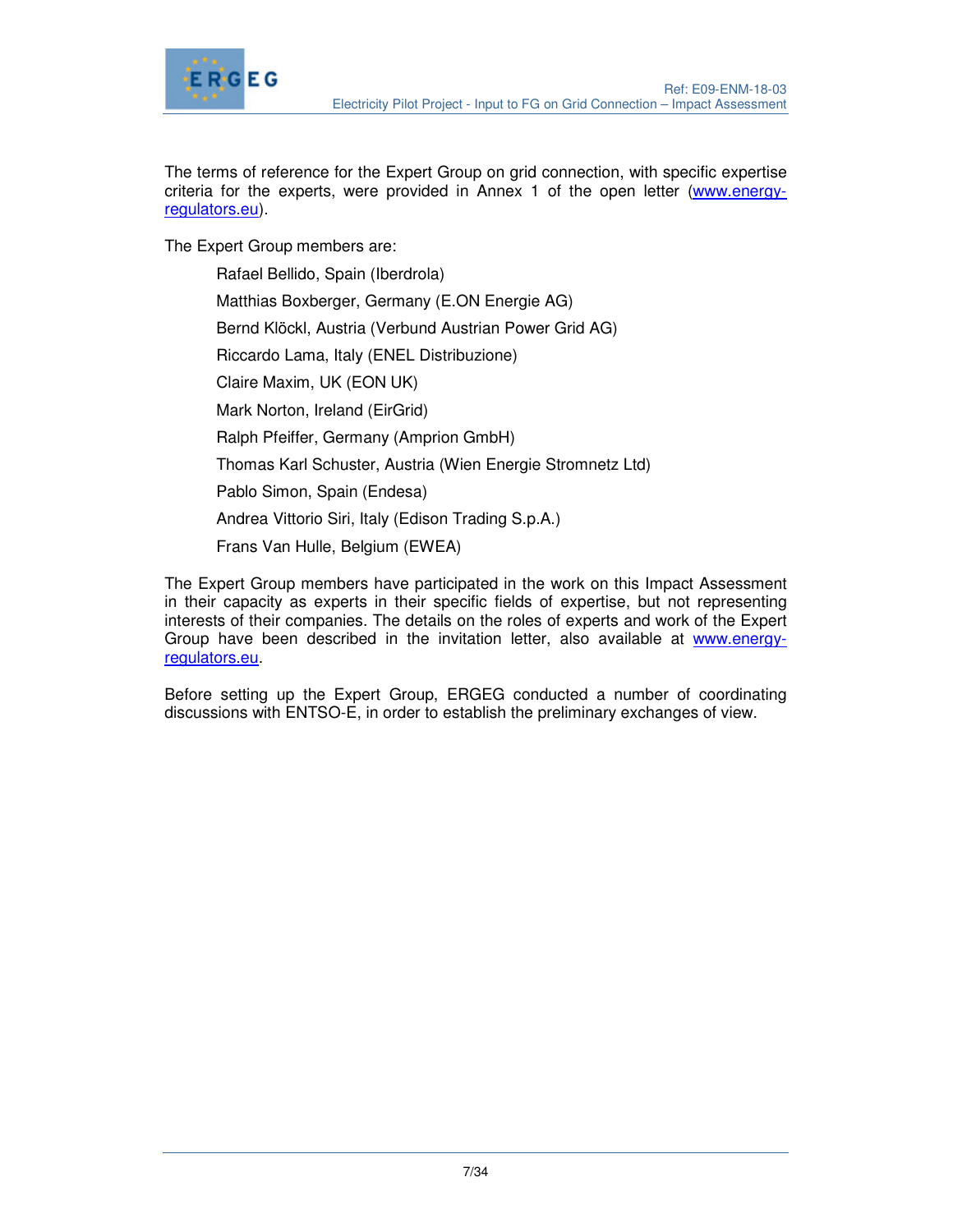

-

# **2 PROBLEM DEFINITION**

### **2.1 What is the general / policy context?**

European energy policy is currently focused on three major energy challenges: climate change, security of supply (meaning for electricity both, the security of transmission and distribution system operation and the availability of primary energy sources at the heart of which is the increasing dependence on imports) and the ongoing objective to create the internal energy market.

As one of its key means for combating climate change, the EU has set targets for renewable energy. The EU has agreed to increase the share of renewable energy in its overall energy mix to 20 percent. The commitment to increase the use of renewable energy has significant consequences to the electricity sector. In 2006<sup>3</sup>, the share of electricity generated from renewable energy amounted to some 16% and under the new Directive on Renewable Energy<sup>4</sup> it is expected to need to double, to over 30% for the EU to reach its overall renewable energy target of 20% by 2020.

Renewable energy sources that can be utilised to generate electricity include the sun (concentrated solar power or photovoltaic power), wind, water, earth (geothermal) and biomass.

EU policy and related national policies to increase the share of renewable energy in electricity generation have led to a change in generation mix and its location. A significant difference compared with traditional generation is the increase in the share of variable renewable generation in the total generation capacity, which has had and will have a major impact on the electricity network and the market design.

Measures to safeguard security of electricity supply and infrastructure investments are the subject of Directive 2005/89/EC of 18 January 2006. Moreover, a number of provisions related to the security of electricity supply are contained in the presently valid second Electricity Directive<sup>5</sup>: Articles: 3.2, 3.7, Article 4 for monitoring of security of supply, Article 6 on authorisation procedures for new capacity, Article 7 on tendering for new capacity, Articles 9, 11, Article 24 on safeguard measures, Article 28.1.(c) for reporting on security of supply. Finally, security of supply is also addressed accordingly in the third Electricity Directive<sup>6</sup> (Article 3, Article 4 for monitoring of security of supply, Articles 5, 7, 8, Article 11 in relation to preventing security of energy supply risks to the

<sup>3</sup> Communication from the Commission to the Council and the European Parliament the Renewable Energy Progress Report Commission Report in accordance with Article 3 of Directive 2001/77/EC, Article 4(2) of Directive 2003/30/EC and on the implementation of the EU Biomass Action Plan COM(2005) 628 {COM(2009) 192 final} Brussels, 24.04.2009 SEC(2009) 503 final

<sup>&</sup>lt;sup>4</sup> Directive 2009/28/EC of the European Parliament and of the Council of 23 April 2009 on the promotion of the use of energy from renewable sources. Available at: <u>http://eur-</u> lex.europa.eu/LexUriServ/LexUriServ.do?uri=OJ:L:2009:140:0016:0062:EN:PDF

<sup>5</sup> Directive 2003/54/EC of the European Parliament and of the Council of 26 June 2003 concerning common rules for the internal market in electricity and repealing Directive 96/92/EC

<sup>&</sup>lt;sup>6</sup> Directive 2009/72/EC of the European Parliament and of the Council of 13 July 2009 concerning common rules for the internal market in electricity and repealing Directive 2003/54/EC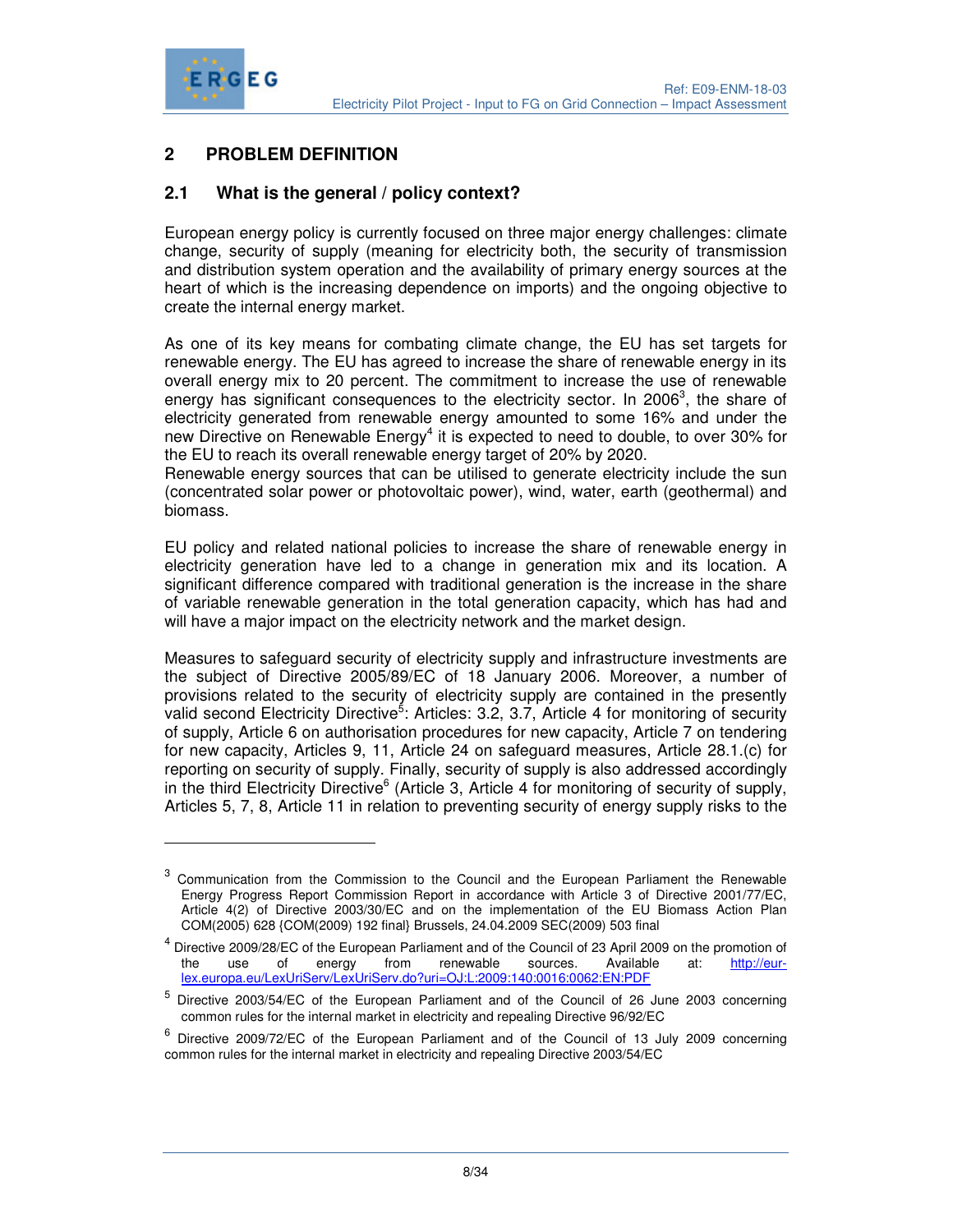

EU Member States and Community by third countries within certification of the Transmission System Operators, Articles 12, 13 and 17 with related tasks of TSOs,  $ISO<sup>7</sup>$  and ITOs<sup>8</sup>, Article 42 on safeguard measures and Article 47 for reporting on security of supply.

Since the first Electricity Directive in 1996 $9$ , the EU has strived to create an internal market for electricity. The second Electricity Directive<sup>4</sup> in 2003 opened up the national electricity markets since July 2004 for small-business customers in all EU countries and further in July 2007 all consumers were able to choose their supplier. To ensure and speed up the creation of a truly integrated European electricity market, the 3<sup>rd</sup> Package was adopted in 2009.

According to  $3<sup>rd</sup>$  Package, the preconditions for integrating national electricity markets into the European electricity market are non-discrimination, effective competition and the efficient functioning of the market. The existence of a truly competitive energy market should also contribute to sustainable development, notably by enabling suppliers of electricity from renewable energy sources to enter the market.

In order to reach the target of a truly integrated internal electricity market, the  $3<sup>rd</sup>$ Package creates a new harmonised EU regulatory framework consisting of new institutions for the co-operation of Transmission System Operators and regulatory authorities and the possibility to adopt legally binding rules for setting fair rules for cross-border exchanges in electricity. Such a framework should facilitate the emergence of a well-functioning and transparent wholesale market with a high level of security of supply in electricity.

According to the  $3<sup>rd</sup>$  Package, the Commission can establish, through comitology, binding codes by specifying common rules and requirements for grid connection of generating and consumption units. Those codes must adhere to the relevant framework guidelines. The most important legal provisions are contained in the following:

Article 4 (e) of ACER Regulation (EC)  $713/2009^{10}$ , and Articles 6.2 and 8 of the new Electricity Regulation (EC) 714/2009<sup>11</sup>.

Article 4 describes the types of acts of ACER. Its point (e), states that ACER's task is to submit to the Commission non-binding framework guidelines (framework guidelines) in accordance with Article 6 of Regulation (EC) No 714/2009 of the European Parliament and of the Council of 13 July 2009 on conditions for access to the network for cross-

-

<sup>&</sup>lt;sup>7</sup> Independent System Operator

<sup>&</sup>lt;sup>8</sup> Independent Transmission Operator

<sup>&</sup>lt;sup>9</sup> Directive 96/92/EC of the European Parliament and of the Council of 19 December 1996 concerning common rules for the internal market in electricity

<sup>&</sup>lt;sup>10</sup> Regulation (EC) No 713/2009 of the European Parliament and of the Council of 13 July 2009 on establishing an Agency for the Cooperation of Energy Regulators

<sup>11</sup> Regulation (EC) No 714/2009 of the European Parliament and of the Council of 13 July 2009 on conditions for access to the network for cross-border exchanges in electricity and repealing Regulation (EC) No 1228/200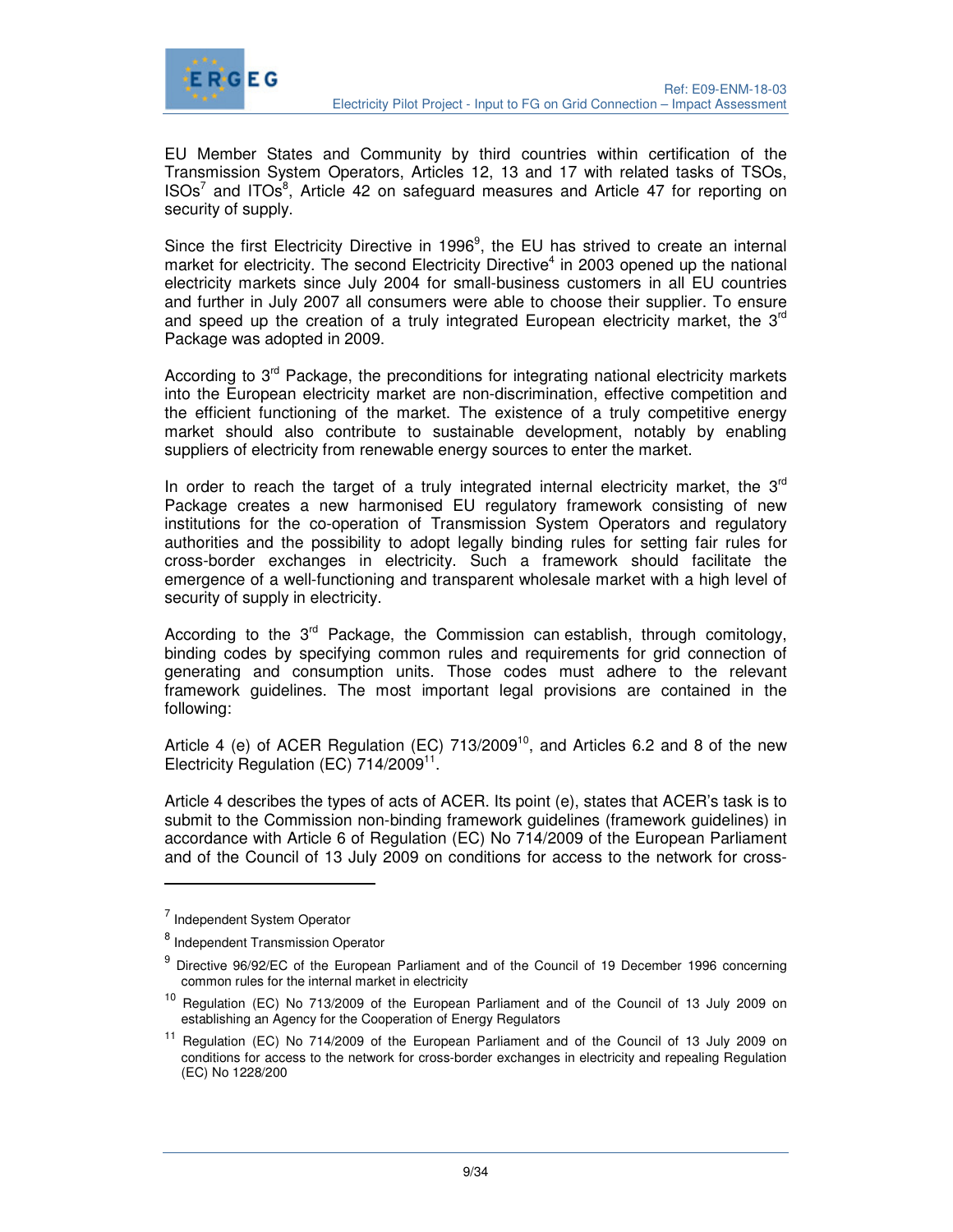



border exchanges in electricity and Article 6 of Regulation (EC) No 715/2009 of the European Parliament and of the Council of 13 July 2009 on conditions for access to the network for cross-border exchanges in gas.

Article 6.2 of the new electricity Regulation stipulates that the European Commission shall request that ACER submit to it within a reasonable period of time not exceeding six months a non-binding framework guideline setting out clear and objective principles, in accordance with Article 8.6(b), for the development of network codes relating to the areas identified in the priority list. Each framework guideline shall contribute to nondiscrimination, effective competition and the efficient functioning of the market. Upon a reasoned request from ACER, the Commission may extend that period.

According to Article 8 of the new Regulation, the ENTSO-E shall elaborate network codes in the areas referred to in paragraph 6 of the same Article upon a request addressed to it by the Commission. The network codes shall cover the following areas, taking into account, if appropriate, regional specificities:

- (a) Network security and reliability rules including rules for technical transmission reserve capacity for operational network security;
- (b) Network connection rules;
- (c) Third-party access rules;
- (d) Data exchange and settlement rules;
- (e) Interoperability rules;
- (f) Operational procedures in an emergency;
- (g) Capacity-allocation and congestion-management rules;
- (h) Rules for trading related to technical and operational provision of network access services and system balancing;
- (i) Transparency rules;
- (j) Balancing rules including network-related reserve power rules;
- (k) Rules regarding harmonised transmission tariff structures including locational signals and inter-transmission system operator compensation rules; and
- (l) Energy efficiency regarding electricity networks.

When the draft network code is finalised, it will be submitted to ACER. ACER may formally consult the relevant stakeholders, and finally, provide a reasoned opinion to the ENTSO-E on the network code. Depending on the opinion, the ENTSO-E may amend the draft network code and re-submit it to ACER.

When ACER is satisfied that the network code is in line with the relevant framework guideline, ACER shall submit the network code to the Commission and may recommend that it be adopted within a reasonable time period.

### **2.2 What is the issue or problem that may require action?**

Recent experiences during large disturbances in the European power systems, as well as findings of system studies ([1], [2], [3], [4]) have indicated that the security of the system might be endangered when generation and consumption units interoperate with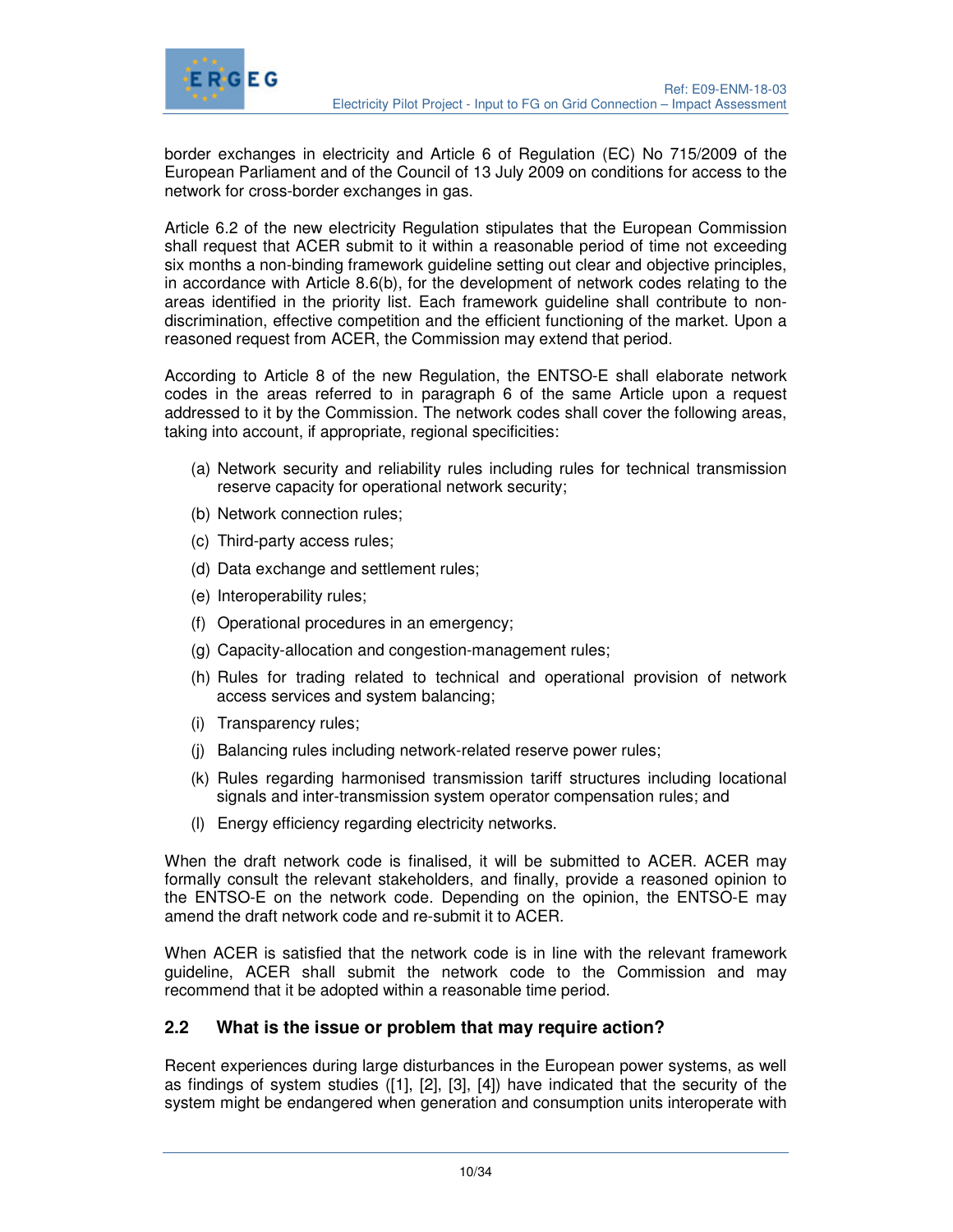

electric power grids in an uncoordinated manner. Such behaviour can result from different national provisions on tolerated voltage and frequency variations, which must be withstood by the connected generation and consumption units. Beyond that, additional issues, e.g. suboptimal design and operation of grid connection, or even non-compliance to the existing rules and contracts, can also endanger system security. This means that in the future framework for grid connection in the EU, compliance monitoring and enforcement is of major importance.

Further development of the generation sector (based on renewable as well as traditional primary sources) for both adequacy and market purposes, becomes more and more internationalised in terms of market players, market and potential sites relevant for generation projects. According for example to [5], around 22 GW of new generation capacity will have to be confirmed and commissioned before 2020. Moreover, around 40% of the European generation portfolio is expected to be replaced in the next decades on the basis of e.g. costs and / or advanced age. In order to facilitate efficient assessment, planning and realisation of future generation opportunities in the Internal Electricity Market (IEM), a common framework for grid connection is required.

An adequate common EU-wide electricity grid connection framework will also help to reduce the risk of emergency situation and / or blackouts. This is supported:

i) by close cooperation of connected generation units and consumers (end consumers and DSOs) with the TSOs

and

ii) by close cooperation between TSOs supported by a common understanding of the relevant rules for system design and operation.

Different TSOs in the different Member States often have different (details, parts or the whole of the) grid connection rules, although the objective of maintaining system security is a common one. With intensified cross-border trade, these rules become even more important since the technical capability of interconnected power systems to operate securely is a key pre-condition for the IEM to function properly. Vice-versa, a functioning IEM and the changes in generation mix and location lead to increased power flows over long distances which results in system operation closer to its security and stability limits.

A sound set of adequately harmonised requirements for transmission and distribution system users in an interconnected power system is needed to preserve system security and reliability EU-wide. It is of crucial importance that all relevant connected grid users meet common technical requirements concerning system security, taking into consideration regional system characteristics as a condition for grid connection.

The growth of distributed generation is a further challenge in the context of grid connection. The expected increase in distributed and variable generation and in demand response makes harmonised requirements and rules for grid connection even more important.

Recent experiences have also indicated that the existing rules are not sufficiently harmonised in terms of compatibility and coherence between TSOs in a synchronous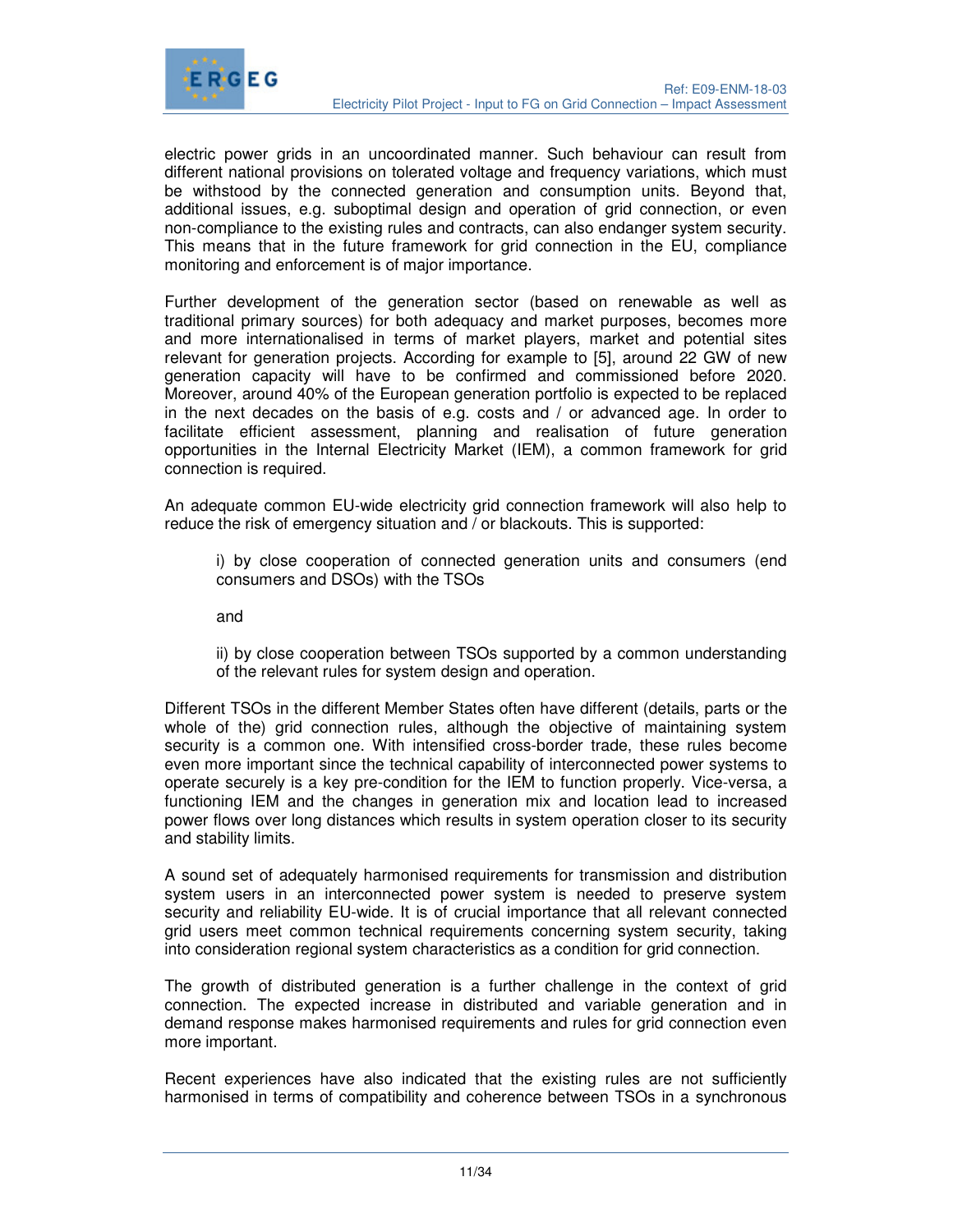

area.

Moreover, the accuracy and binding character of the rules differs between TSOs and Member States. This may lead not only to adverse consequences in the national market / control areas, but may also have an impact on adjacent control areas through interconnections. Sometimes connection requirements are formulated ambiguously and are not comprehensive enough. The resulting 'grey areas' might lead to a possible misinterpretation. Compatibility between national rules and accuracy in formulation is thus essential.

Additionally, the need to comply with a diversity of connection requirements throughout Europe may lead to higher production costs for manufacturers of generation facilities, because of less standardisation of units, resulting in higher investment costs for operators.

In order to fulfil their legally assigned duty as the parties responsible for the operational security of the transmission and distribution systems, the TSOs and DSOs need to be entitled to impose connection requirements on system users and to verify the fulfilment of these connection requirements. Equally, the TSOs and DSOs have a responsibility to ensure that the requirements are technically and economically appropriate and proportionate. At the same time, those requirements have to be non-discriminatory to all grid users, and well harmonised and coordinated throughout the EU.

Transmission and distribution systems have in the past been planned together with the allocation of generation facilities by vertically integrated undertakings. Nowadays, electricity transmission and distribution are separated from generation. Consequently, connection rules have and will need to continue to be changed to support efficient integration of new generation (particularly to reflect the new dimension of pan-European generation and transmission of electric power).

### **2.3 What are the underlying drivers of the problem?**

European market integration and increasing cross-border trade, with the resulting increase in changes to cross-border flows make electric power systems more interdependent.

The development of the EU Internal Energy Market in line with 2020 targets on climate change and renewable energy policies leads to increased long-distance and inter-area power flows as the interconnected transmission systems serve as the platform for wholesale markets. There is also a change in power generation mix and location, in particular due to the rapid growth of energy generation from renewable sources, often with generation units connected to the distribution system.

The changed usage of the transmission system, the different processes and timeframes for planning and realisation of the new generation capacity and the new transmission network infrastructure lead to system operation closer to the system security and stability limits. There are solutions to this issue which may be implemented to partially remedy the situation, including building more transmission system infrastructure, enhanced system management features and ensuring appropriate market design and economic signals to the investors so that generation adequacy is maintained.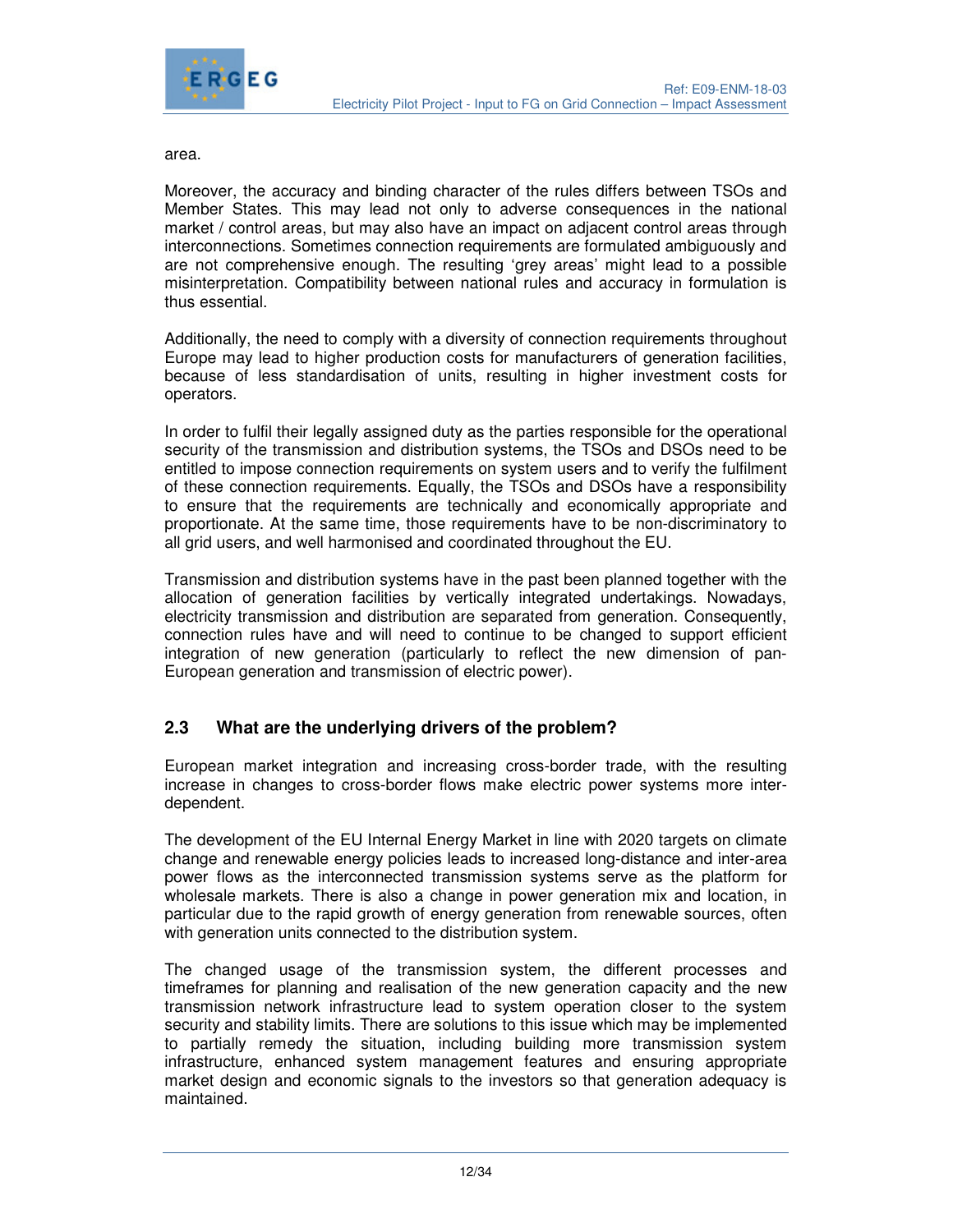

Moreover, coordinated long-term planning at European and national level (ten-year network development planning) which is foreseen within the  $3<sup>rd</sup>$  Package is an important contribution towards timely assessment of the needs and consequently being able to undertake necessary measures towards generation and system adequacy. Achieving and maintaining generation and system adequacy can only be ensured by a level playing field of market, regulatory and technical rules; appropriate provisions for grid connection are one of the key cornerstones for that.

#### Coordination

An important issue is coordination of proceedings of the grid connection requests (when they have an effect on more than one TSO) and exchange of data between the TSOs concerned and between the TSO where the connection was requested and the grid user.

There is some concern regarding TSOs' lack of authorisation and coordination with DSOs with regard to control over generation connected to distribution networks. In order to maintain system security, responsibility sharing between TSOs and DSOs needs to be clarified. During the connection and access procedures, there often is insufficient information-sharing between generators and TSOs/DSOs and a lack of communication in system operation.

#### Generation technology

From a systems engineering approach, many requirements with the purpose of ensuring system security can be considered irrespective of the primary energy sources or the energy conversion process of generating units, but depend largely on the alternator (or converter) technology. Consequently, the alternator (or converter) technology is the most significant distinguishing feature concerning connection requirements. Specific requirements which depend on the primary energy source and/or energy conversion technology need to be taken into account where applicable and technically and economically reasonable, without creating barriers to entry of any specific generation technology.

If technically reasonable, treatment of generation units based on renewable energy sources might deviate according to the voltage level of the connection point (transmission/distribution) and the nature of the renewable energy (wind, water, photovoltaic, biomass waste and waves). Also, the capability of a given technology to participate in system balancing is important.

New generation units shall not have an adverse effect on the technical performance of the already existing ones (e.g. complying with the relevant electrical engineering regulations, e.g. IEC).

#### Size of units

Size and location of a new generation and / or consumption unit will have an influence on its own connection point in the system, but also on system reinforcement and operation and should be considered in connection rules. Grid management features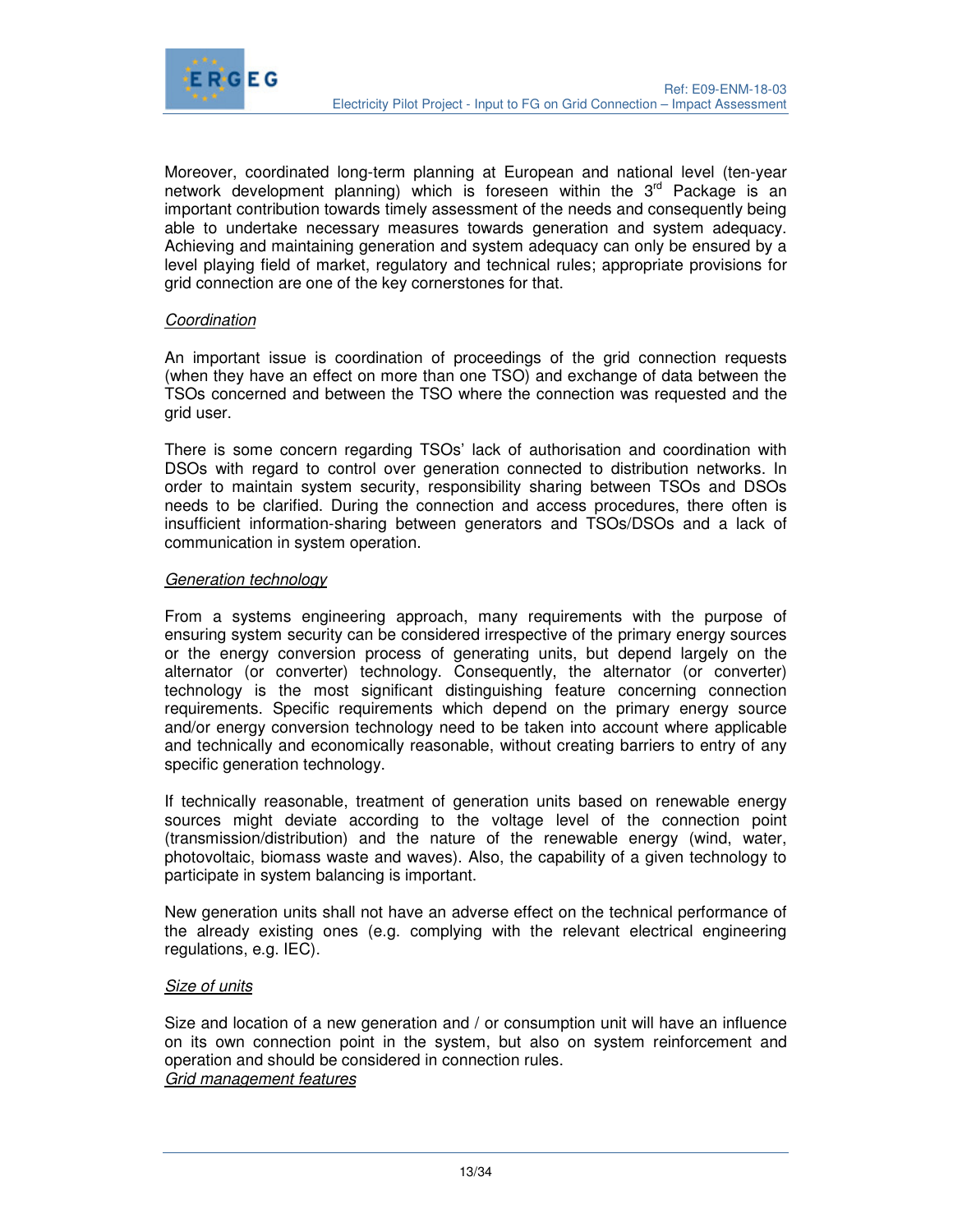

An additional driver is the level of system management features. In present distribution networks, there are mostly far less automatic system management features implemented than in transmission grids. On the other hand, generation is very often connected to distribution level. The absence of automatic management features, for example voltage control, can result in additional requirements for future generation units (including major plant changes). A related aspect is the necessary information and communication between system users needed to securely operate the network – in other words the development of smart grid concepts at distribution level when dealing with large amounts of distributed generation.

### Access<sup>12</sup>

-

Access rules should be clearly distinguished from grid connection requirements. These rules can be used for example to grant privileged access to renewable generation facilities in order to reach European environmental and energy objectives.

#### Opportunities for balancing and ancillary services

Connection issues are linked to opportunities for system balancing and ancillary services as far as technical prerequisites for the participation in respective markets and services are concerned. Connection rules shall provide for sufficient balancing capabilities in each synchronous area.

Existing national grid codes commonly define strict obligations for generation in relation to system operation and security. Consequently, apart from "energy production" the technical capability to provide ancillary services (e. g. voltage control, primary and secondary control power, etc.) is essential according to obligations in the grid codes to preserve system security. High-level clarification in the framework guidelines is needed to the extent that the underlying philosophy will affect Europe reaching the RES targets from a technical perspective. In this context, more clarification is needed in terms of:

- (i) dominance of energy-related products;
- (ii) share of "energy production", power-related and "other" products related to ancillary services;
- (iii) establishment of sufficient technical capabilities of ancillary services by connection rules; and
- (iv) economic optimisation of the provision of ancillary services at the system level.

#### Opportunities for demand response participation

From a systems engineering approach, the requirements for demand response participation can impose a further challenge in the context of grid connection. This makes harmonised requirements and rules for grid connection even more important.

Within that context, the primary requirement for demand response participating parties is to provide the TSO with information for system management and control.

<sup>&</sup>lt;sup>12</sup> Whereas grid access is out of the scope of the considerations here, it is important to identify and take into account the interdependencies between the grid connection and grid access aspects.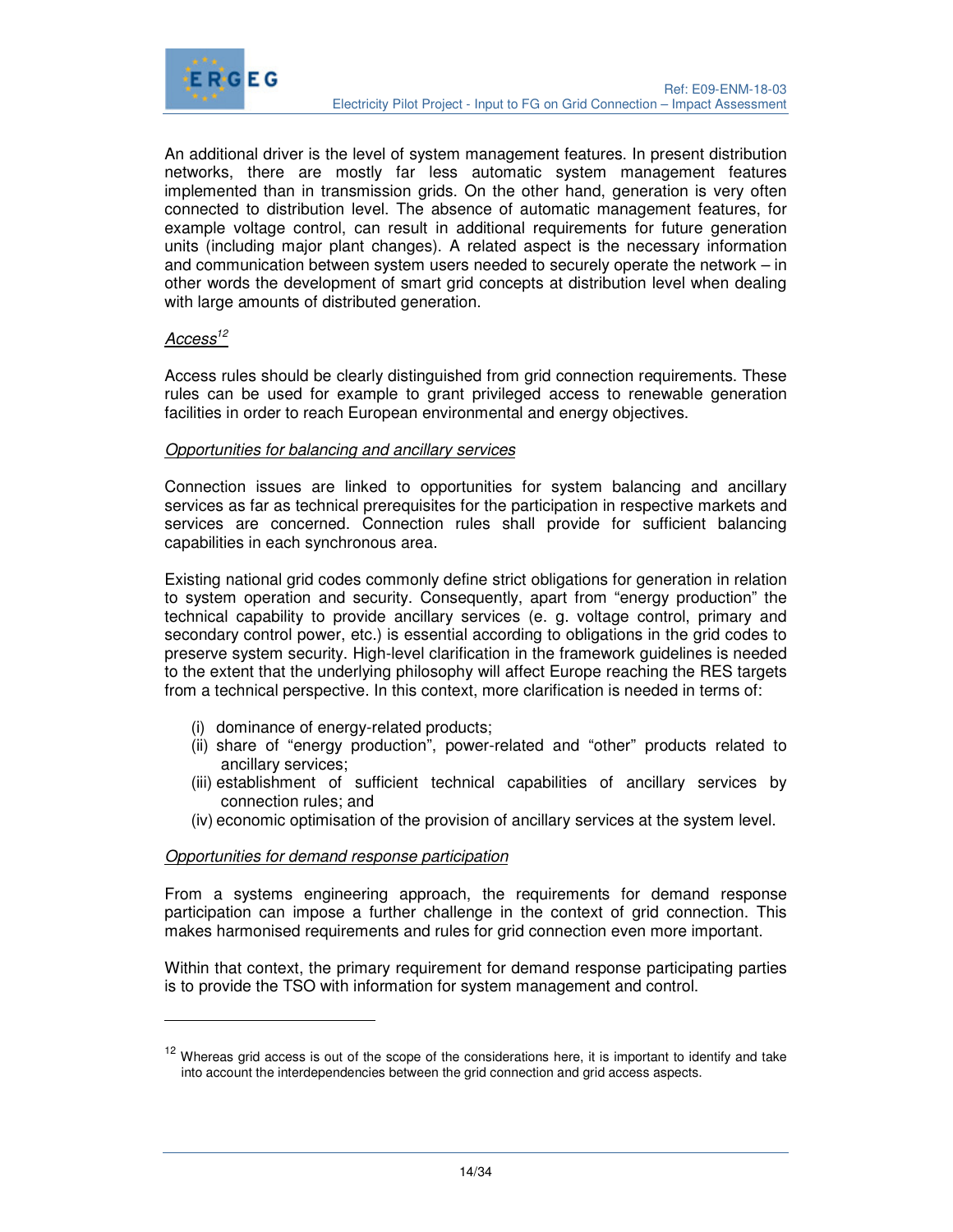

### **2.4 Who is affected, in what ways, and to what extent?**

#### Regulators / ACER / Member States

According to Article 5 of Directive 72/2009/EC "the regulatory authorities where Member States have so provided or Member States shall ensure that technical rules establishing the minimum technical design and operational requirements for the connection to the system of generating installations, distribution systems, directly connected consumers' equipment, interconnector circuits and direct lines are developed and made public. Those technical rules shall ensure the interoperability of systems and shall be objective and non-discriminatory".

ACER may make appropriate recommendations towards achieving compatibility of those rules defined in Article 5 of Directive 72/2009/EC, where appropriate. Those rules shall be notified to the Commission in accordance with Article 8 of Directive 98/34/EC of the European Parliament and of the Council of 22 June 1998 laying down a procedure for the provision of information in the field of technical standards and regulations and of rules on Information Society services.

According to Directive 72/2009/EC (art. 37 § 6.a.), the regulatory authorities shall be responsible for fixing or approving sufficiently in advance of their entry into force, at least the methodologies used to calculate or establish the terms and conditions for connection and access to national networks.

The regulators shall have the authority if necessary to require transmission system operators and distribution system operators to modify the terms and conditions as well as the procedures for grid connection (to remove any discriminatory practices).

#### Transmission System Operators and Distribution System Operators

TSOs and DSOs shall submit the terms and conditions as well as the procedures for grid connection to their networks, for ex ante approval by the national regulators.

TSOs are responsible for all measures to preserve system security and to improve transmission system adequacy.

TSOs and DSOs shall provide system users with the information they need for connection to the system and provide all necessary data and information – which is free from confidentiality issues – needed to evaluate the connection conditions. TSOs and DSOs shall be entitled to verify and oversee that all users connected to their grid comply with the requirement if set in the approved terms and conditions for grid connection.

DSOs shall transfer relevant requirements from TSOs to the requirements sent to their customers.

TSOs are also responsible to secure existing customers a continuation of the agreed connection conditions, unless they modify their facilities. All issues arising regarding grid connection revolve around maintaining the balance between the existing and new users whilst ensuring that a safe, reliable, operable and economic network is preserved.

Connected Parties - Generation and Consumption Units

Connected parties shall meet the requirements which are set in the terms and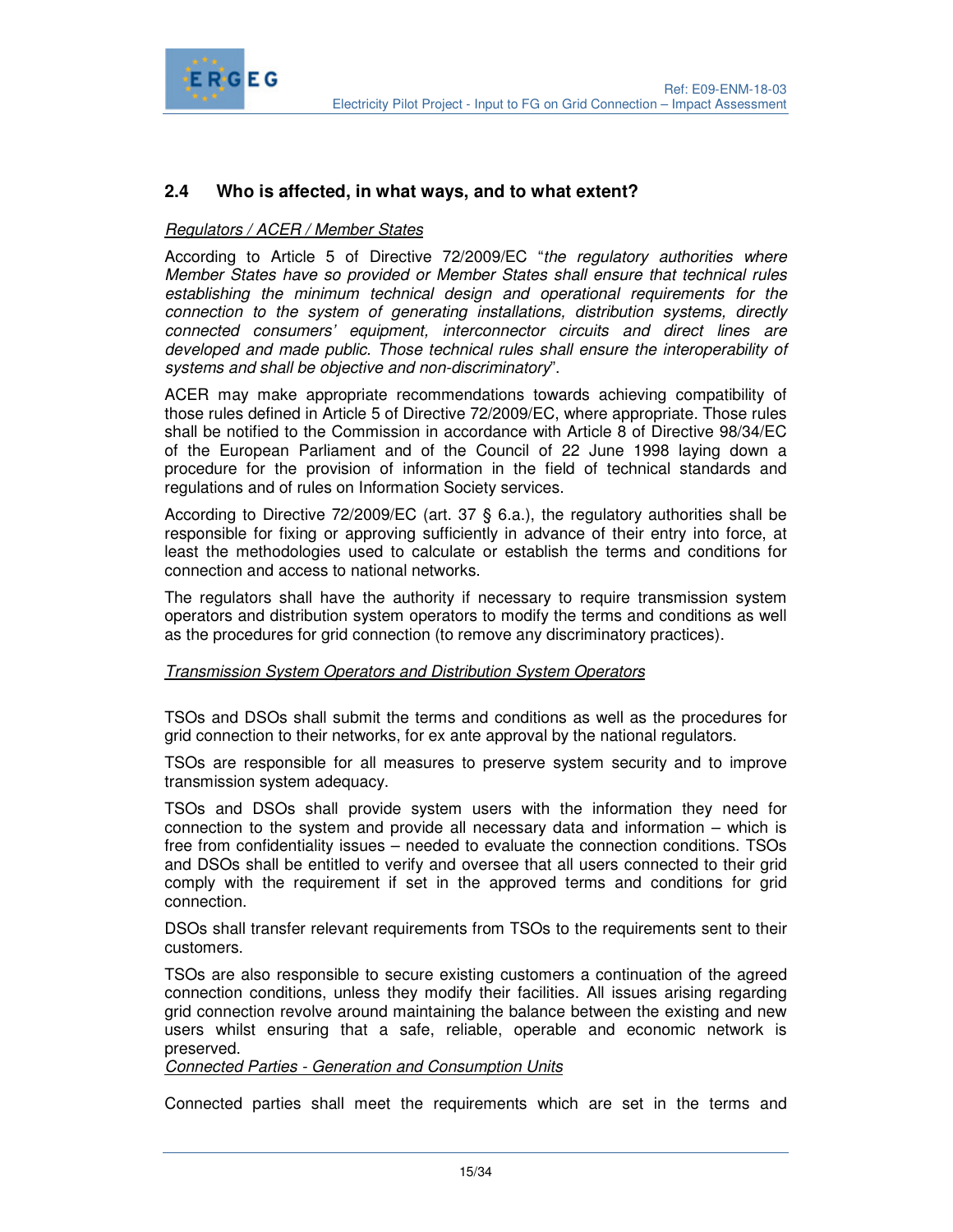



conditions and contractually agreed upon with the relevant network operator (DSO or TSO).

It is particularly important to avoid adverse effects to the grid users (both generation and consumption) due to the unjustified or unnecessary grid connection provisions or requirements.

The parties shall provide all necessary data and information needed by the TSO and DSO to evaluate the connection conditions and to ensure secure real-time operation of the system. Close cooperation between TSOs and system users regarding both normal and disturbed operating conditions is a prerequisite for secure system operation. The purpose of requirements for generators and consumers is to provide the TSO with information for system management, to provide system security and stability and to facilitate system restoration after a disturbance.

The parties shall ensure the proper functioning of all services to the extent they have committed to, so that the TSO and DSO can use those services whenever needed. Generation units play an important role with their ability to provide ancillary services like reactive power or primary/secondary control power. DSOs and end-consumers should be prepared for load shedding if necessary for preservation of system security.

Moreover, the consumption units which participate in demand response shall provide the necessary data, information and control needed by the TSOs and DSOs for grid management.

### **2.5 How should the problem evolve, all things being equal? Should the EU act?**

Without action, the grid connection problems identified above will increase in the future as system becomes more interconnected, caused by integrated electricity markets and an increased amount of variable (renewable) generation.

As a result, the disparity between national rules and standards for grid connection and the related procedures for compliance verification will further increase.

Such a development antagonises the desired direction of striving to a better coordinated grid development in Europe. Supervision of such a development at European level will be nearly impossible. In addition, the spectrum of solutions to match the different requirements will need to broaden, resulting in higher costs for all parties concerned, including the end users.

The goal should be to create a set of facts and procedures that is transparent to everybody concerned and to which all parties can commit. This process shall help bring concerned parties together for a reasonable exchange because their points of discussion are understandable and their importance is clear. For that, the EU shall provide the framework and point out issues of particular interest.

In the process of drafting the framework guidelines, the first positions on the vital topics of electricity grid connection should be addressed. Furthermore, positions on issues and topics interlinked with European rules of grid connection should be communicated, in order to allow market participants to assess the relevant issue. Any work done previously should be taken into account, if relevant.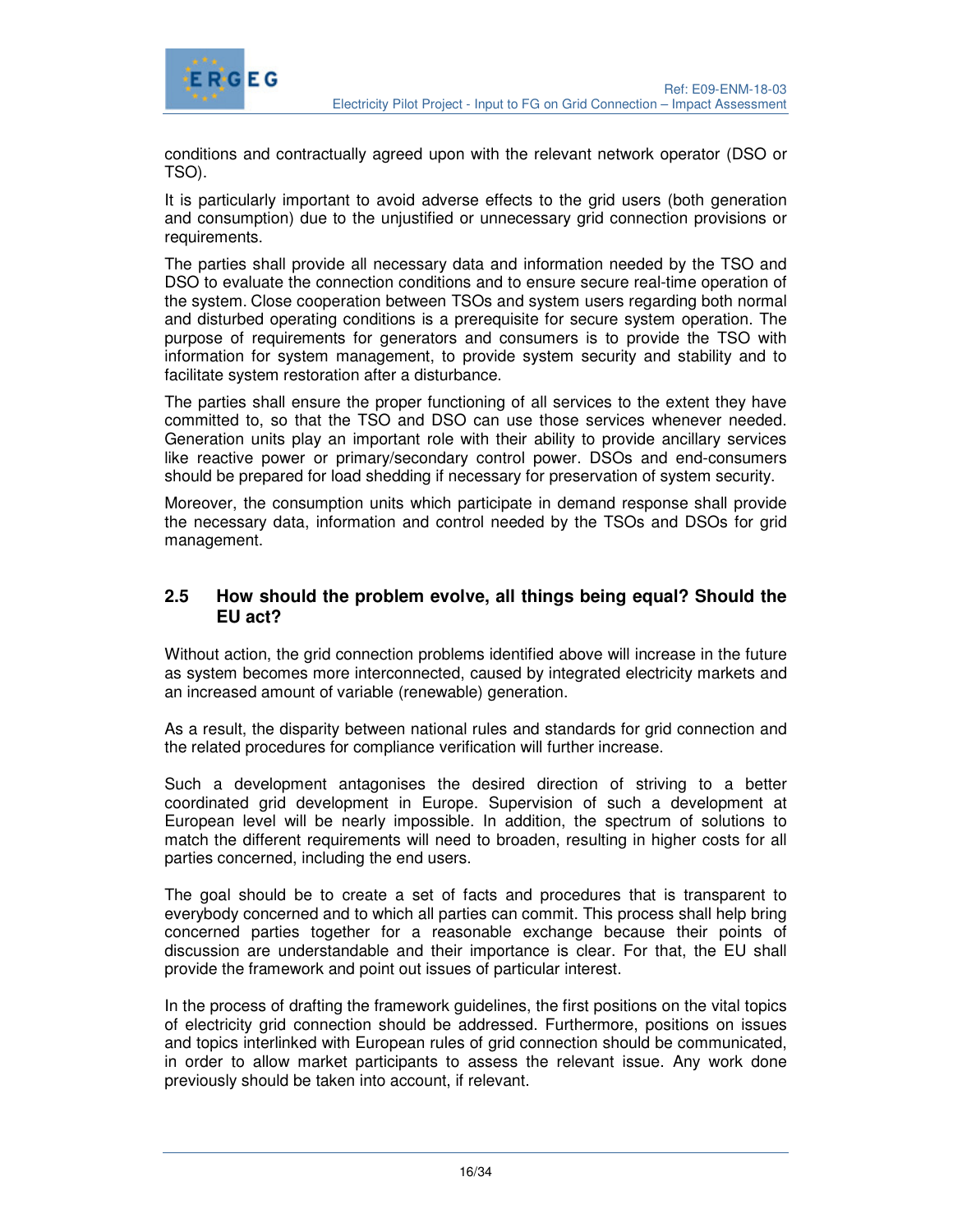

The main objective of the framework guideline is to highlight **which** emerging questions/problems with regard to grid connection issues should be solved, leaving the approaches on **how** to solve them to the related network code(s).

The framework guideline should be detailed enough to cover all necessary issues on their merits, leaving space for arrangements to be defined in the network code(s).

Here, a clear role for the European Commission is to enforce common codes, standards and procedures. The subject of this Impact Assessment and the Framework Guideline for Grid Connection is therefore an essential contribution in that direction.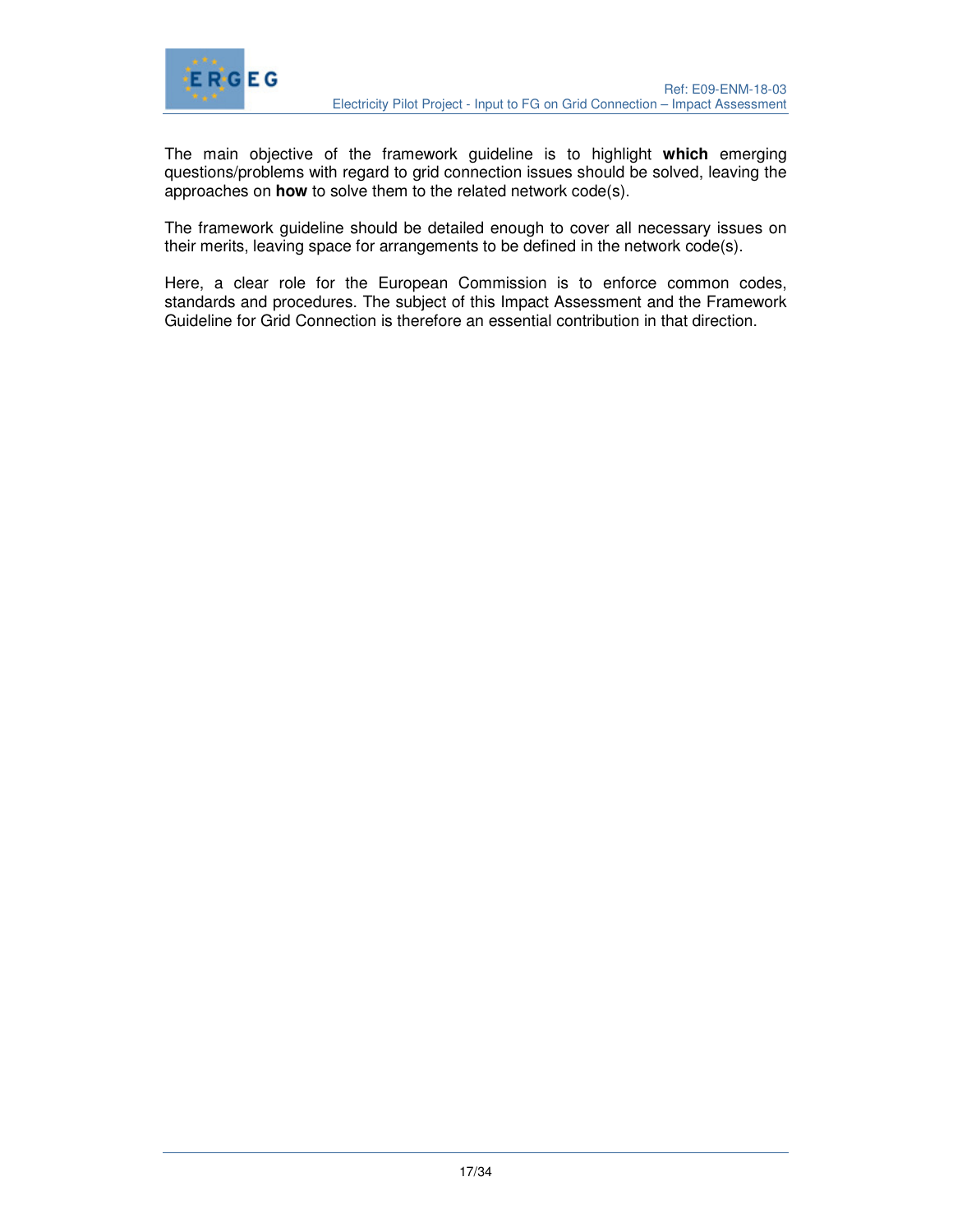

# **3 OBJECTIVES OF THE INITIATIVE**

### **3.1 General objectives**

The overarching objective of an electricity grid connection regime is to request the establishment of objective, transparent, efficient and non-discriminatory rules, procedures and regulations governing the connection of system users in each Member State. Increasing long-distance and cross-border flows and the changing generation mix, driven by European energy and environmental policy objectives, have resulted in the need to develop more standardised rules and technical requirements for grid connection to ensure system security in synchronous areas.

The grid connection regime should establish an appropriate minimum degree of standardisation necessary to ensure equitable treatment in the connection of power plants generators and consumers to the extent that these rules may impact on crossborder system security and trade. Therefore, a grid connection regime should clearly identify and explain those areas where further harmonisation of rules in different Member States is necessary. Where variation may be required for different technologies or to reflect specific regional technical needs, this should also be identified and explained. At least the existing standards of security and quality of supply should be maintained.

The grid connection regime should support the attainment of European policy objectives to promote the completion and functioning of the internal market in electricity and cross-border trade and to ensure optimal management, coordinated operation and sound technical evolution of the European electricity transmission network.

### **3.2 Specific objectives**

Recent experience and results of studies ([1], [2], [3], [4]) indicate that standardised requirements for e.g. voltage and frequency variations of generation and consumption units connected within a synchronous area would benefit European grid users.

Close to real-time exchange of information between TSOs, generation and distributed generation connected to the distribution network is an important issue when securing grid connection of European grid users. This is particularly necessary to enable rapid, co-ordinated restoration of the power system to normal operating state after system incidents. This is also needed from a more general perspective to increase efficiency, handle large amount of variable generation and support demand side response.

To achieve the general objective of better transmission system security in synchronous areas, the framework guideline should provide for better transparency and enforceability in the connection of generation and demand to the network. Improved transparency is important to give each system operator sufficient information necessary to better manage the different types of generation and demand connected on the transmission and distribution networks to ensure system security.

In order for TSOs to provide system security, the rules on grid connection need to provide TSO with sufficient entitlement to advise generating units and demand connected to the transmission and distribution systems and for grid connection standards and agreements to be enforceable. Therefore, the framework guideline should identify mandatory and optional capabilities and services.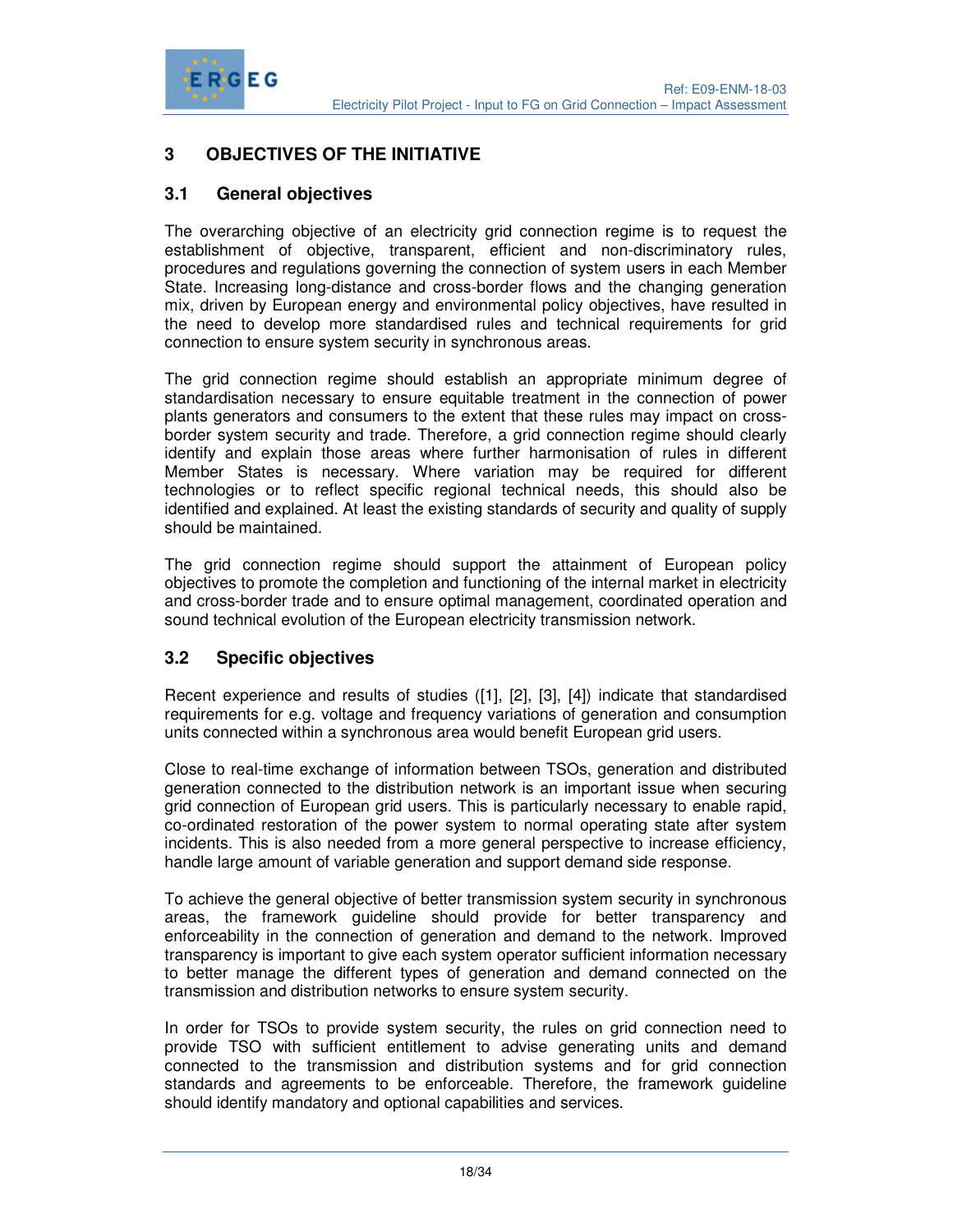

Finally, in the future regime for grid connection in the EU, compliance monitoring and enforcement is of major importance.

# **3.3 Operational objectives**

The operational objectives of the framework guideline are to establish and define the basic key aspects of European rules on electricity grid connection that need to be harmonised in order to provide system security in synchronous areas. Specifically, this should include defining common frequency and voltage ranges for transmission and distribution networks, requirements for reactive power, load-frequency control and fault ride through capability. Where necessary, the framework guideline should also request the establishment of minimum requirements and procedures for connection to the grid.

The grid connection regime should set out the intended relationship between national codes and the European network codes on grid connection. It is also important to establish the relationship between the network code(s) on grid connection and other possible areas to be covered by European network codes, such as the framework guidelines on third party access and balancing.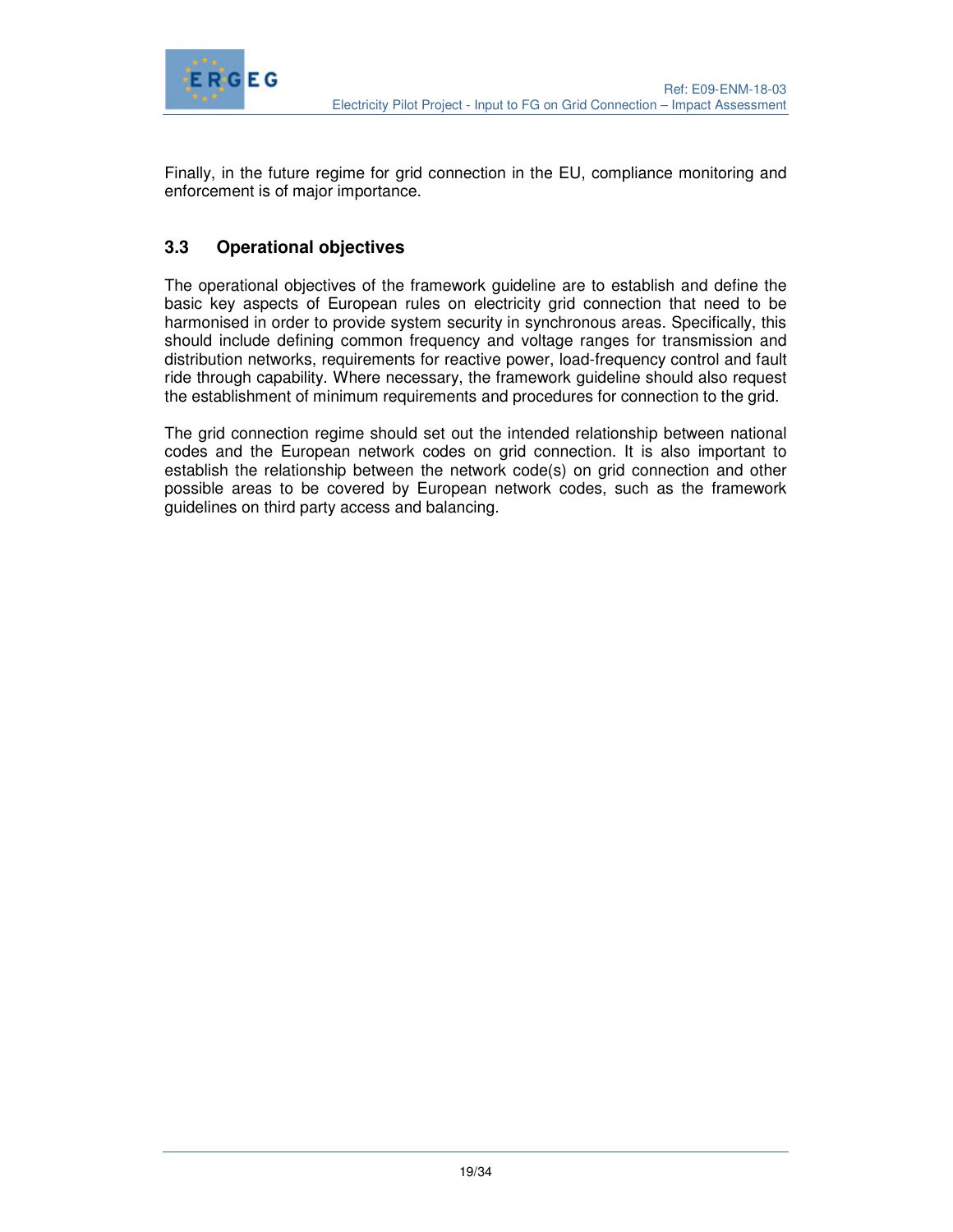

### **4 POLICY OPTIONS**

### **4.1 Introduction**

This chapter identifies a group of high level policy options that may deliver on the objectives highlighted in the previous section; they represent a full spread of actions ranging from no action up to binding EU-wide guidance. These options are then screened, to identify which are suitable for delivery of the objectives of the initiative. In addition to this, the chapter also describes a number of overarching delivery mechanisms. These are mechanisms that facilitate or enable the implementation of any option, and should also be considered alongside the policy options as part of the impact assessment.

### **4.2 Policy options**

This section identifies four alternative policy options likely to be capable of achieving the proposed objectives presented in chapter 3. A range of options capturing actions at the highest possible regulatory level have been identified to explore alternative routes to establishing a framework of objective, transparent, efficient and non-discriminatory rules on grid connection issues. The policy options are summarised below.

#### Option 0 – No EU action – Status quo is maintained

Under the Option 0 there would be no requirement to harmonise grid connection rules and neither any requirement to have grid connection rules. Different MS will continue to have different rules or different interpretation of the existing rules, or no rules at all.

#### Option 1 – FG at MS level – development of national rules

The main difference to Option 0 is, that in Option 1 there would be a non-binding European framework suggested (i.e. FG) and no binding codes, too.

Compared to option 0, this option consists of a binding requirement to implement national rules on grid connection which continue to be modified in agreement with national stakeholders. But, the option implies no binding requirement to harmonise rules, and the different MS could choose different content details and different interpretation of the rules.

#### Option 2 – FG at a bilateral level – development of rules between MS

Under option 2, MS are required to implement grid connection rules. Where necessary, they are also called to harmonise them between two or more MS. Rules should be modified in agreement with both national and other identified impacted stakeholder (i.e. MS, public bodies, TSO, DSO, generators, consumers…) at multi-national level.

Compared to option 1, this option requires MS to enter into agreement with other MS to harmonise content in the rules and requirements when others are identified as impacted. The harmonisation of content between different MS can however still vary.

#### Option 3 – FG at EU level – Rules on EU level

Under option 3, binding grid connection rules are established and agreed at EU level.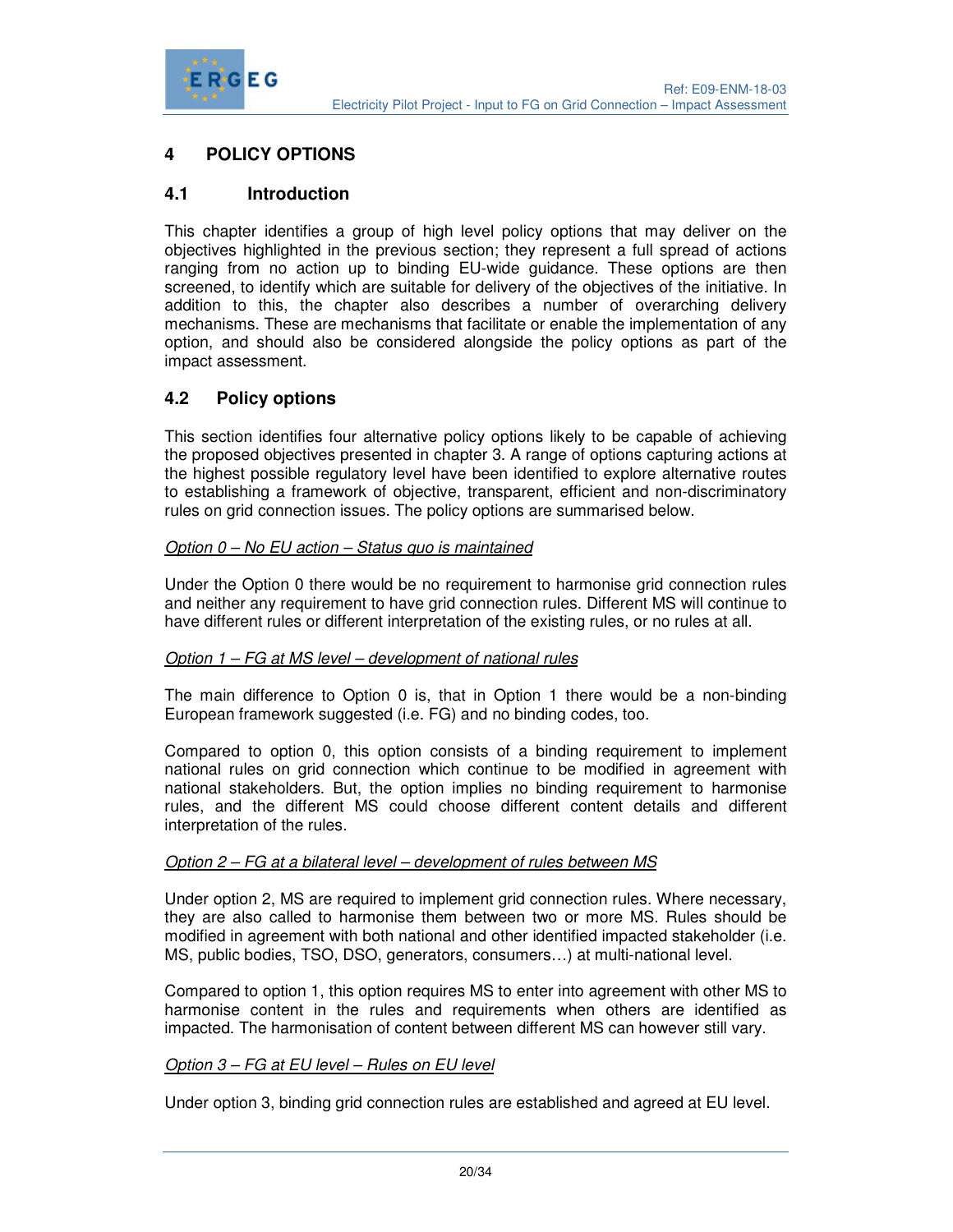

### **4.2.1 Screening of the policy options**

According to the IA guidelines [7], the screening process should consider the main policy options and then eliminate the not-applicable ones immediately.

Moreover, for all of the options considered (including also the 'no EU action' option), it is important to consider all the relevant positive and negative impacts alongside each other, regardless of whether they are expressed in qualitative, quantitative or monetary terms.

Starting from the overall list and description, by means of a screening process it is possible to obtain a short list of the most promising option(s) which can be further analyzed in the following impact assessment chapter. In Table 1 below, the four policy options are screened for their suitability in meeting the objectives of the initiative against three high level criteria:

- Effectiveness: The extent to which options can be expected to achieve the objectives of the proposal,
- Efficiency: The extent to which options can be expected to achieve the objectives for a given level of resources/least cost (cost-effectiveness),

and

• Consistency: The extent to which options are likely to limit trade-offs across the economic, social and environmental domain.

The notation used in the Table 1 and tables thereafter is:

- $\mathbf{\mathfrak{O}}$  = positive effect
- $\Theta$  = neutral effect
- $\bigotimes$  = negative effect

| <b>FG legislative policy</b><br>options | <b>Effectiveness</b>                                                                                | <b>Efficiency</b>                                                                                                                                                          | Consistency                                                |
|-----------------------------------------|-----------------------------------------------------------------------------------------------------|----------------------------------------------------------------------------------------------------------------------------------------------------------------------------|------------------------------------------------------------|
| Option 0:<br><b>No EU action</b>        | ణ<br>different rules or<br>different interpretation<br>of the existing rules, or<br>no rules at all | ⇔<br>relying on existing<br>initiatives to deliver<br>results, low impact on<br>admin costs unless it<br>affects cross-border<br>issues of regions with<br>different rules | ⊕<br>status quo remains in terms<br>of limiting trade-offs |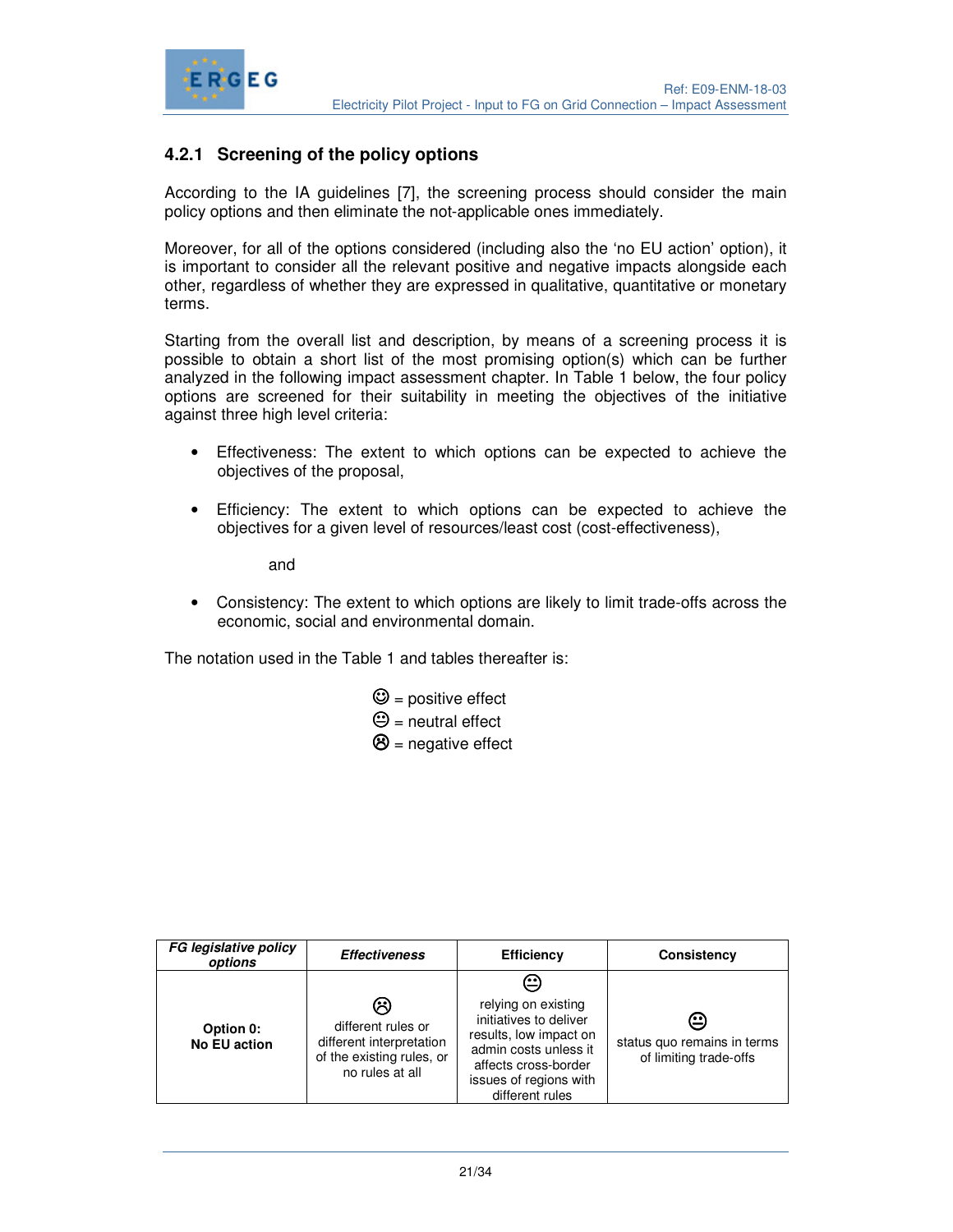

| Option 1:<br>EU guidance, non-<br>binding codes        | able to meet the<br>general objective | likely to be long,<br>complex and costly                                 | poor signals to market<br>players<br>would help to get EU<br>energy/environmental<br>targets                                      |
|--------------------------------------------------------|---------------------------------------|--------------------------------------------------------------------------|-----------------------------------------------------------------------------------------------------------------------------------|
| Option 2:<br>EU guidance,<br>bilateral codes<br>agreed | able meet the general<br>objective    | likely to be long,<br>complex and costly                                 | poor signals to market<br>players<br>would help to get EU<br>energy/environmental<br>targets                                      |
| Option 3:<br>EU guidance, EU-<br>wide codes            | meet the general<br>objective         | would simplify<br>administrative costs<br>and local system<br>complexity | best signals to market<br>players in a competitive EU<br>energy market<br>would help to get EU<br>energy/environmental<br>targets |

Table 1 - FG policy options screening

Given that each of these policy options represents a broadly neutral or positive impact on the objectives of the initiative, all of them will be taken forward for consideration in the impact assessment in the following chapter.

# **4.3 Delivery mechanisms**

Compared to the status quo (Option 0) where no action is needed, the other options require a set of delivery mechanisms which represent the possible approaches/pathways to make the selected policy options reality. The delivery mechanisms summarised below identify design parameters and individual elements of the policies. Consideration of these mechanisms allows more detailed discussion of the impact of implementing alternative policies, so a number of these delivery mechanisms are described below, and included in the following chapter to provide more detail to the impact assessment.

• Overarching approach to implementation:

The approach to implementation of any policy option may drive its ultimate effectiveness. As a rule of thumb, either a *voluntary* or *mandatory* general framework is possible, as well as a non-regulated or regulated instruments. For example, a national grid connection code would be a valid instrument, as the historical backgrounds at MS level have shown.

• Level of implementation:

There are a number of levels at which policy options could be implemented, from system operator level, going on to general regulatory directions or legislation at a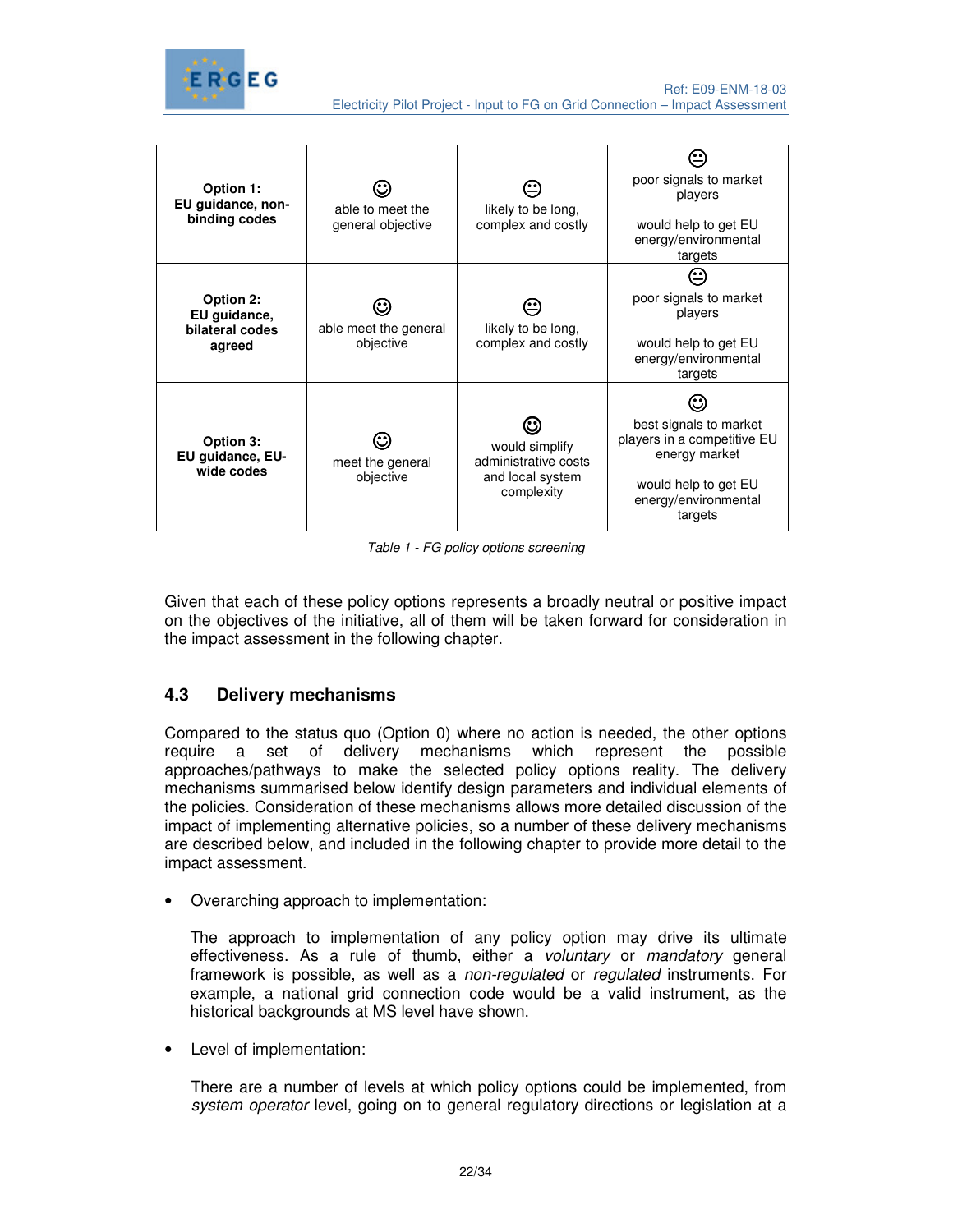

national level, and finally European legislation level. Considerations such as how likely options are to be challenged or significantly modified may dictate the level at which action on implementation is recommended.

**Extent of grid code harmonisation:** 

Harmonisation of grid codes across Member States to varying degrees is a feature of all of the policy options. Whether the situation remains unchanged, or bilateral harmonisation of codes takes place, or universal rules are applied across the EU, each of these mechanisms will require different actions, and may have a different impact on the objectives of the initiative.

Code user-type:

Delivery mechanisms may consider the type of user that codes are extended to. In this instance, policy options may create codes that are relevant only to connection of generation, or they could be extended to include loads. Mechanisms should also consider the size of the user, and the level at which it is connected (e.g. transmission or distribution).

Specificity of grid codes:

The detail and specificity of a common code should also be considered. Policy options could be delivered through e.g. a highly detailed code that provides specific guidance for individual user types (e.g. specialised guidance for wind generation or CHP), or through a single, high level code for grid connection with application to all type of users (e.g. split only into guidance for generation and demand customers with annexes for specific cases if needed).

• Technical scope / remit of guidance:

The technical scope of the guidance could be *universal to cover the full remit of grid* connection codes, or it could be limited to cover specific topics and situations with particular relevance to the objectives of the initiative. In each case, the guidance provided could be highly detailed or more general, high-level content.

Moreover, according to Article 8.7 of Regulation (EC) No. 714/2009, "the network codes shall be developed for cross-border network issues and market integration issues and shall be without prejudice to the Member States' right to establish national network codes which do not affect cross-border trade."

Different combinations of mechanisms can be considered alongside a particular policy option to achieve the final result. In the following chapter, each of these delivery mechanisms is considered as part of the policy impact assessment, highlighting where a particular mechanism will have a significant role in driving the impact of a policy option.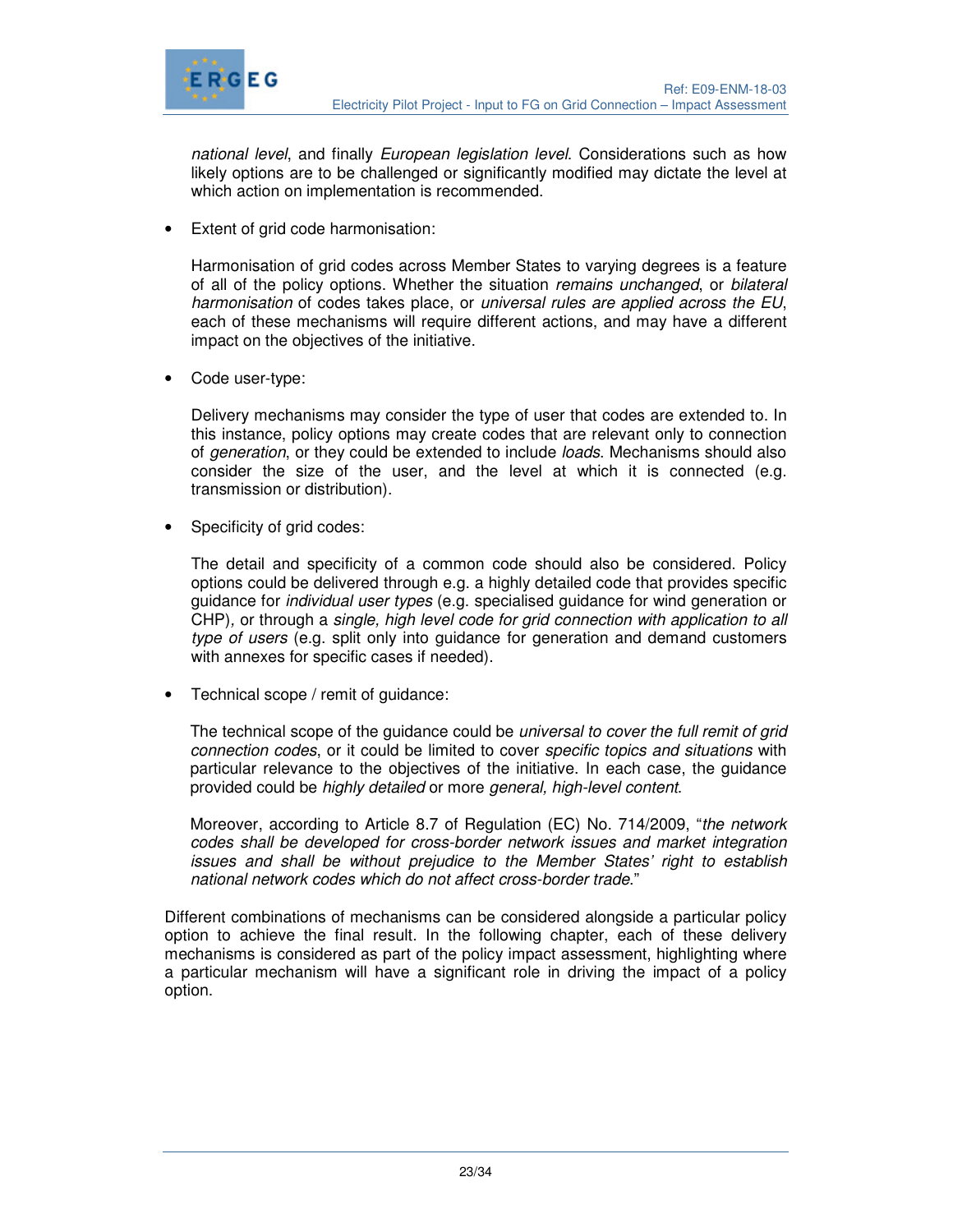

### **5 ASSESSMENT OF IMPACTS**

### **5.1 Introduction**

The analysis of impacts of the four main policy options and associated delivery mechanisms aims at clarifying the probability of achieving the identified objectives from chapter 3. It is a crucial element of the impact assessment process and is conducted for all policy options, including the Option 0. This exercise helps supply information about likely impacts across the three main policy dimensions (economic, environmental, and social), as well as potential trade-offs and synergies. It also helps identify enhancing measures (i.e. ways in which a certain policy option could be 'finetuned' to make it more effective and efficient) and/or mitigating measures.

The analysis of impacts involves trying to predict, across a range of different policy areas, the likely consequences - both intended and unintended - of each option.

In general, it is also worth having in mind that experience indicates that the European grid users would benefit from standardised requirements set for voltage and frequency variations of generation and consumption units within a synchronous area.

When developing connection solutions and even more when approaching the real time grid management, coordination (and exchange of information) between TSOs, DSOs and generation/loads connected to the TSOs (and in some cases to DSOs) network is an important issue.

Moreover, the ERGEG Final report on the 2006 disturbance [1] provides the following generals recommendations:

- There is a need for an improved legal and regulatory framework to minimise the risk of future interruptions such as the 4th of November 2006
- Measures by TSOs themselves to secure effective coordination and cooperation among each other are required. This must take place under appropriate regulatory oversight.

#### **5.2 Policy options assessment**

Table 2 below presents an assessment matrix of the four policy options that have been evaluated to understand their wider impacts on the EU energy and environmental policies.

| <b>Policy</b>             | <b>Assessment of impacts</b>                                                                                                                                                                                                        |                                                                                                                                                                                                                                                                                                  |  |
|---------------------------|-------------------------------------------------------------------------------------------------------------------------------------------------------------------------------------------------------------------------------------|--------------------------------------------------------------------------------------------------------------------------------------------------------------------------------------------------------------------------------------------------------------------------------------------------|--|
| options                   | ☺                                                                                                                                                                                                                                   |                                                                                                                                                                                                                                                                                                  |  |
| Option 0:<br>No EU action | Relies on historical activities at EU level<br>that have helped to identify solutions and<br>guidance on harmonised<br>provide<br>frameworks for connection. And thus<br>minimises the administrative burden at<br>MS and EU level. | Would not meet expected increasing<br>penetration of renewable energy and<br>flexibility required by both users and<br>power exchanges between system<br>operators, to maintain security and<br>quality of supply.<br>Would not meet the requirement s on<br>grid codes from Regulation (EC) No. |  |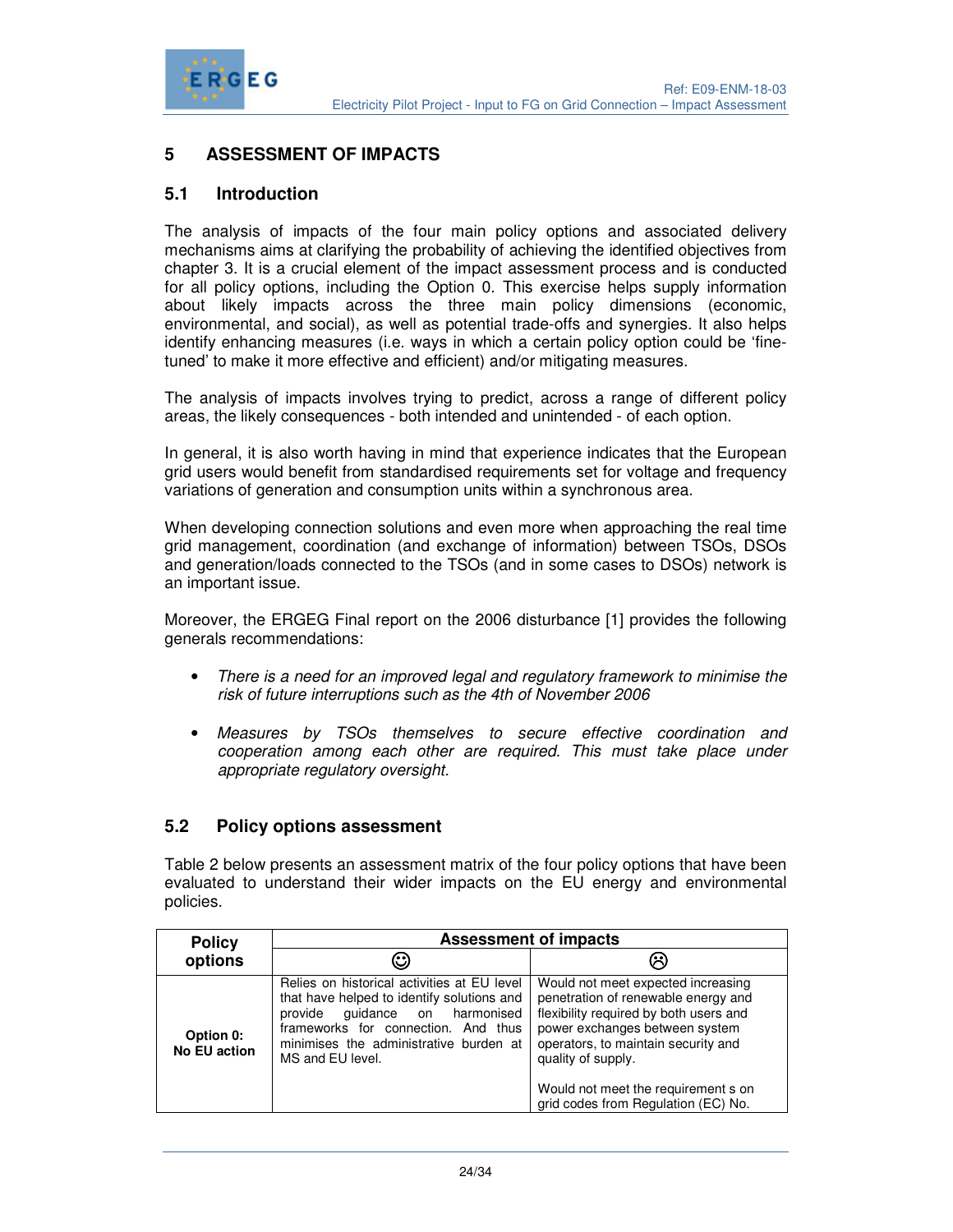

|                                                        |                                                                                                                                                                                                        | 714/2009.                                                                                                                                                                                                                                   |
|--------------------------------------------------------|--------------------------------------------------------------------------------------------------------------------------------------------------------------------------------------------------------|---------------------------------------------------------------------------------------------------------------------------------------------------------------------------------------------------------------------------------------------|
|                                                        |                                                                                                                                                                                                        | Would not contribute towards increased<br>cooperation and coordination among<br>transmission<br>system<br>operators<br>as<br>Regulation<br>(EC)<br>No.<br>required<br>by<br>714/2009.                                                       |
|                                                        | Based on historic experience, this option<br>could deliver the desired results for<br>European standards.                                                                                              | Risk that this approach is more likely to<br>be protracted, complex and costly, due to<br>slow amalgam into a common European<br>practice.                                                                                                  |
| Option 1:<br>EU guidance,<br>non-binding<br>codes      |                                                                                                                                                                                                        | Poor<br>signals<br>market<br>to<br>place<br>(manufacturers, developers, etc) on the<br>long-term Europe-wide requirements for<br>plant/equipment, facilities and services,<br>both required for power generation and<br>power demand usage. |
|                                                        |                                                                                                                                                                                                        | Would not contribute towards increased<br>cooperation and coordination among<br>transmission<br>system<br>operators<br>as<br>required<br>Regulation (EC)<br>by<br>No.<br>714/2009.                                                          |
|                                                        | Based on historic experience could<br>deliver the desired results for European<br>standards.                                                                                                           | Risk that this approach is more likely to<br>be protracted, complex and costly, due to<br>slow diffusion into a common European<br>practice.                                                                                                |
|                                                        |                                                                                                                                                                                                        | Difficult to ensure that the right content is<br>harmonised.                                                                                                                                                                                |
| Option 2:<br>EU guidance,<br>bilateral codes<br>agreed |                                                                                                                                                                                                        | Poor<br>signals<br>to<br>market<br>place<br>(manufacturers, developers, etc) on the<br>long-term Europe-wide requirements for<br>plant/equipment, facilities and services,<br>both required for power generation and<br>power demand usage. |
|                                                        |                                                                                                                                                                                                        | Would provide a limited increase in<br>cooperation and coordination among<br>transmission<br>system<br>operators<br>as<br>required<br>Regulation<br>(EC)<br>by<br>No.<br>714/2009.                                                          |
| Option 3:                                              | Provides a mechanism to unify as much<br>as practicable the grid connection<br>conditions in the synchronous areas of<br>European electricity grid,<br>the<br>and<br>responds to the needs of European | Potentially<br>$\overline{\text{cost}}$ ly,<br>requires<br>most<br>as<br>extensive changes and actions at both<br>EU and MS levels.<br>Positive<br>signals<br>to<br>market<br>place                                                         |
| EU guidance,<br><b>EU-wide codes</b>                   | network users and operators.<br>Would provide increased cooperation<br>and coordination among transmission                                                                                             | (manufacturers, developers, etc.) on the<br>long-term as there are harmonised rules<br>Europe wide.                                                                                                                                         |
|                                                        | system<br>operators<br>as required<br>by<br>Regulation (EC) No 714/2009                                                                                                                                |                                                                                                                                                                                                                                             |

Table 2 - Policy options assessment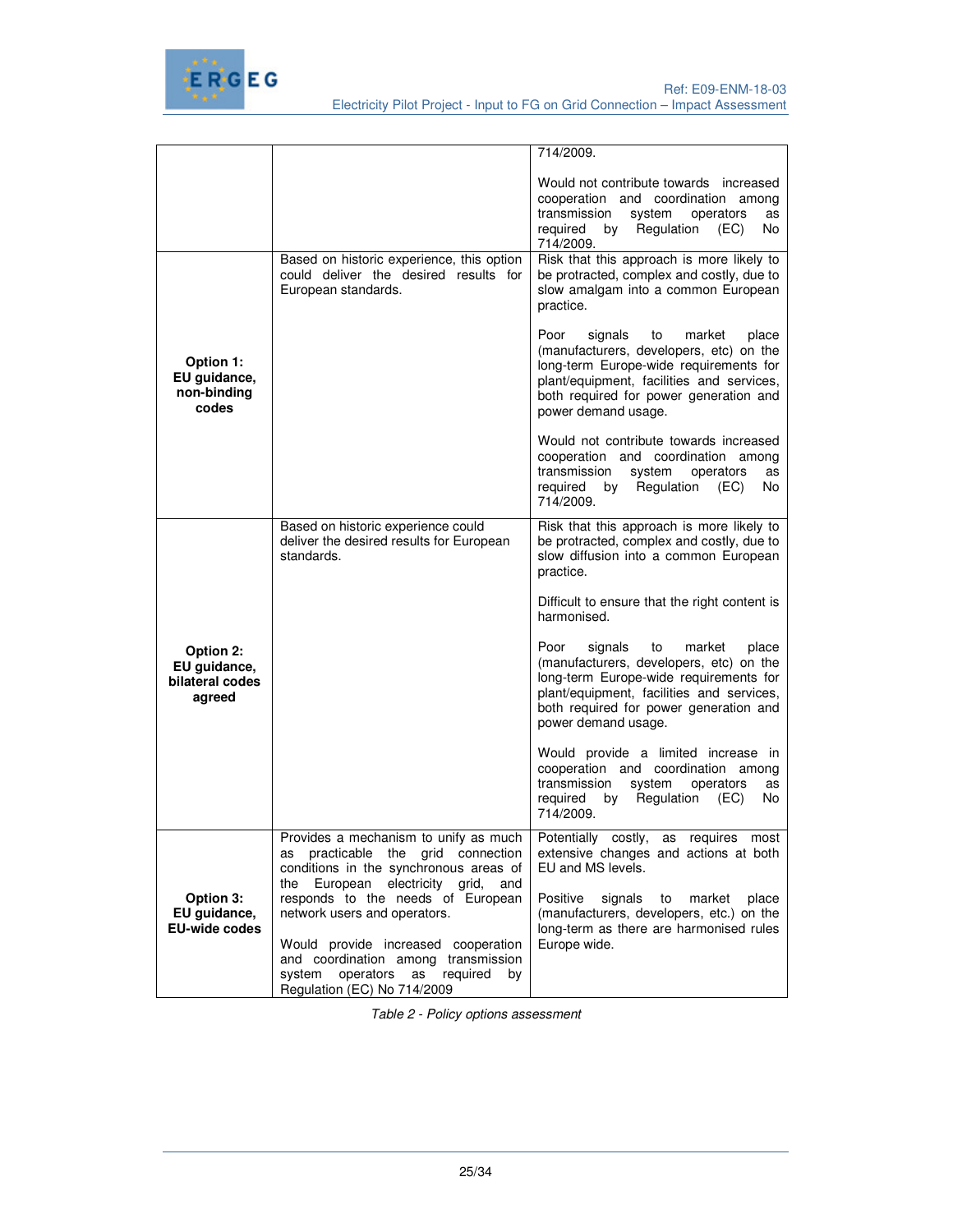

### **5.3 Delivery mechanisms assessment**

In order to identify and assess the delivery mechanisms of the FG on grid connections it worth highlighting that:

- the network codes prepared by the ENTSO for Electricity are not intended to replace the necessary national network codes for non-cross-border issues<sup>13</sup>
- the network codes shall be developed for cross-border network issues and market integration issues and shall be without prejudice to the Member States' right to establish national network codes which do not affect cross-border trade<sup>14</sup>.

Moreover, ERGEG report [1] disturbance states that:

• "…the European Grid Code will provide further obligations to TSOs relating to the uniform and non-discriminatory grid connection, operations, development and maintenance. In order to fulfill these tasks, TSOs will have to organise in a way that allows for collective action".

| <b>Delivery mechanisms</b> |                                                            | <b>Assessment of impacts</b>                                                               |                                                                                                                                                                                 |  |
|----------------------------|------------------------------------------------------------|--------------------------------------------------------------------------------------------|---------------------------------------------------------------------------------------------------------------------------------------------------------------------------------|--|
|                            |                                                            |                                                                                            |                                                                                                                                                                                 |  |
|                            | Voluntary<br>approach                                      | Makes use of existing good<br>practice guidelines.                                         | May not meet the requirement s on<br>grid codes from Regulation (EC)<br>No. 714/2009.                                                                                           |  |
|                            | Mandatory<br>approach                                      | Meets most closely the<br>requirements on grid codes from<br>Regulation (EC) No. 714/2009. |                                                                                                                                                                                 |  |
| implementation             | Regulated<br>approach                                      | Regulatory because of costs of<br>players in system and market.                            |                                                                                                                                                                                 |  |
| Overarching approach to    | Non-regulated<br>approach                                  |                                                                                            | Past experience shows this<br>approach would be not in line with<br>the general objectives of<br>transparent, efficient and non-<br>discriminatory rules on grid<br>connection. |  |
| Level of implementation    | At System<br>Operator level                                | Most likely to not be challenged.                                                          | Leaves high risk of divergence in<br>practice through 'exceptional<br>circumstances' nationally or<br>between TSOs.                                                             |  |
|                            | Regulatory<br>directions<br>and/or National<br>Legislation | Avoids national divergence.                                                                | Risk of divergence between<br>Nations or synchronous areas.                                                                                                                     |  |

In Table 3 below, the considerations on the delivery mechanisms are presented.

<sup>13</sup> (7) Regulation (EC) No 714/2009

-

<sup>14</sup> Article 8.7 Regulation (EC) No 714/2009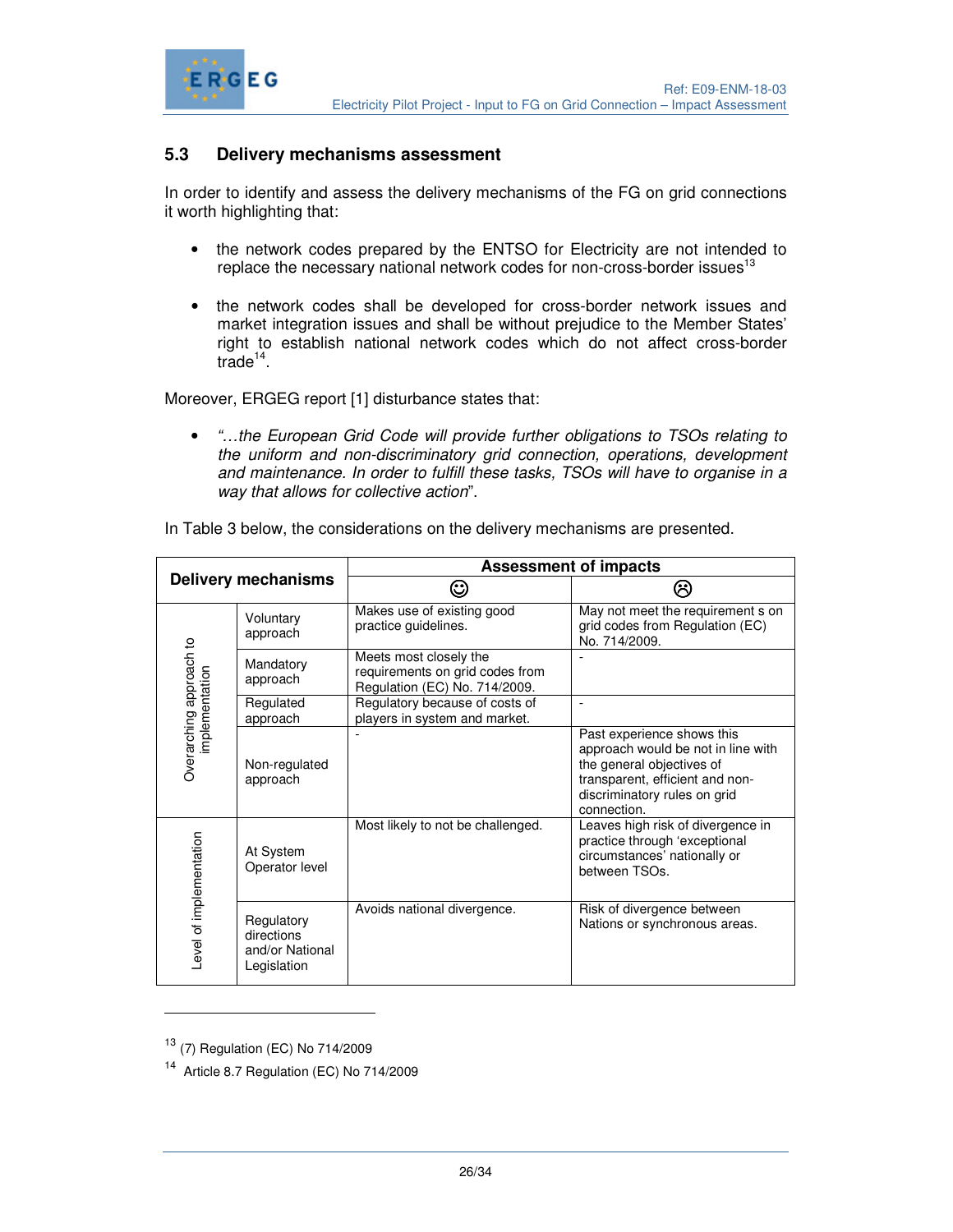

|                                                                                        | At European<br>legislation level                     | Maintains comparable Europe wide<br>grid connection rules.                                                                                                                                                                                            | Risk to have an impact on Member<br>States' right to establish national<br>network codes which do not effect<br>cross-border trade.                                                                                                                           |
|----------------------------------------------------------------------------------------|------------------------------------------------------|-------------------------------------------------------------------------------------------------------------------------------------------------------------------------------------------------------------------------------------------------------|---------------------------------------------------------------------------------------------------------------------------------------------------------------------------------------------------------------------------------------------------------------|
|                                                                                        | Existing<br>situation<br>unchanged                   | Consider evolution instead of<br>revolution Valuable grid codes<br>already exists.                                                                                                                                                                    | Would not meet the requirement s<br>on grid codes from Regulation<br>714/2009.<br>Would not provide increased<br>cooperation and coordination<br>among transmission system<br>operators as required by<br>Regulation (EC) No 714/2009.                        |
| Extent of grid code harmonisation                                                      | Same<br>parameters<br>across<br>synchronous<br>areas | Valuable grid codes already exists<br>Harmonisation of objectives, goals,<br>roles is beneficial.<br>Would provide increased<br>cooperation and coordination<br>among transmission system<br>operators as required by<br>Regulation (EC) No 714/2009. |                                                                                                                                                                                                                                                               |
|                                                                                        | Same<br>parameters<br>across the EU                  | All aspects defined in details,<br>mandatory EU wide.                                                                                                                                                                                                 | Would not meet the requirements<br>by Regulation (EC) No 714/2009<br>according to which the network<br>codes prepared by the ENTSO for<br>Electricity are not intended to<br>replace the necessary national<br>network codes for non-cross-<br>border issues. |
|                                                                                        | Obligations on<br>Regulators                         | Valuable grid codes and good<br>practice guidelines already exists.                                                                                                                                                                                   | Time consuming to translate<br>guidelines into national codes and<br>requirements.                                                                                                                                                                            |
| Enforcement                                                                            | Obligations on<br>SOs                                | Would provide strong incentive for<br>increased cooperation and<br>coordination among transmission<br>system operators as required by<br>Regulation (EC) No 714/2009.                                                                                 | $\Box$                                                                                                                                                                                                                                                        |
|                                                                                        | Obligations on<br>customers and<br>generators        | Needed too, in order to ensure<br>mutual compliance and application<br>of the framework and codes.                                                                                                                                                    | Difficult to enforce, may require<br>significant investment in reporting<br>systems and infrastructure to<br>enable customer and generator<br>monitoring.                                                                                                     |
| Specificity of<br>code by user<br>code by user<br>onnection and<br>connection<br>size) | Generation                                           | Inclusion of generation in the code<br>is a necessary requirement.                                                                                                                                                                                    | Careful consideration is needed to<br>evaluate the extent to which all<br>generation needs to be included.<br>See comments below on level of<br>connection, and implications of<br>inclusion of different types of<br>generation.                             |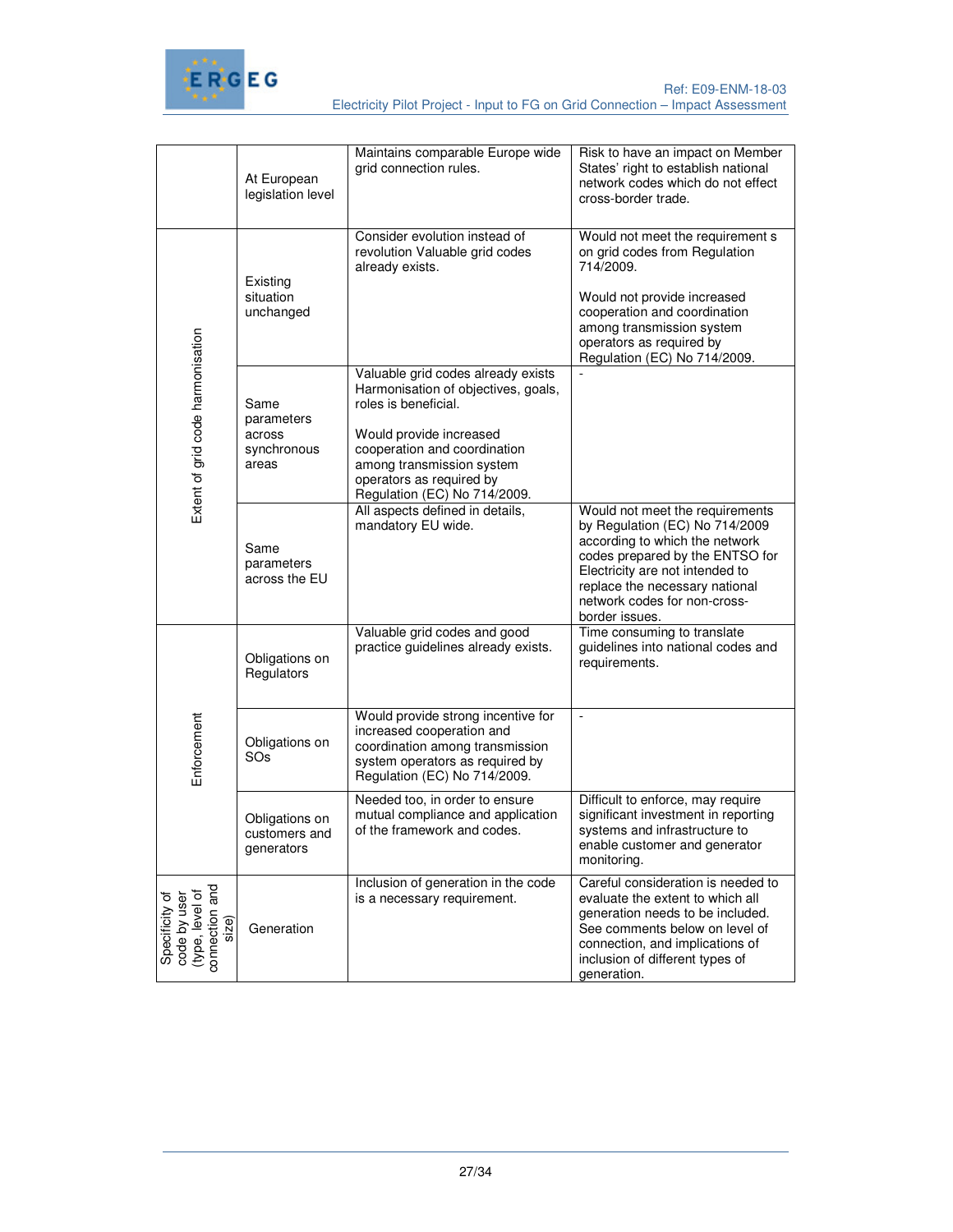

|                                                  | Demand                                       | Inclusion of demand into the<br>connection guidelines recognises<br>the potential importance of these<br>actors in contributing to system<br>operation. Demand may become<br>an increasingly significant player as<br>intermittent generation increases.                                                                   | Careful consideration is needed to<br>evaluate the extent to which<br>involvement of demand in<br>connection code requirements is<br>necessary. Size limitation, type of<br>demand customer (considering e.g.<br>flexibility, etc) is important to<br>reduce unnecessary burdens on<br>customers that do not have<br>significant impact on the system.                                                                                                                  |
|--------------------------------------------------|----------------------------------------------|----------------------------------------------------------------------------------------------------------------------------------------------------------------------------------------------------------------------------------------------------------------------------------------------------------------------------|-------------------------------------------------------------------------------------------------------------------------------------------------------------------------------------------------------------------------------------------------------------------------------------------------------------------------------------------------------------------------------------------------------------------------------------------------------------------------|
|                                                  | Distribution<br>System<br>Operators          | Inclusion of DSOs, with an<br>obligation to pass information on<br>connection at distribution level -<br>into a network code could provide<br>aggregated data on the level<br>necessary for TSO system<br>operation.                                                                                                       | DSOs may not be capable of<br>submitting this information if<br>existing rules for connection at<br>distribution level do not include<br>appropriate provisions. This may<br>require a significant level of<br>additional code making at DSO<br>level, and could require significant<br>additional infrastructure to deliver<br>the required level of information.                                                                                                      |
|                                                  | Transmission                                 | Inclusion of transmission<br>connected generation and/or<br>demand in the remit of the code will<br>ensure that players with a<br>significant impact on the system<br>have a common framework for<br>connection that will meet the<br>objectives of this initiative.                                                       | $\overline{a}$                                                                                                                                                                                                                                                                                                                                                                                                                                                          |
|                                                  | Distribution                                 | Inclusion of distribution connected<br>generation and/or demand may<br>have a positive impact on meeting<br>the objectives of this initiative.<br>Particularly in the light of a)<br>increasing levels of distributed<br>generation and b) the growing role<br>for the demand side (at all levels)<br>in system operation. | Care is needed in considering the<br>extent to which distribution<br>connected system users should be<br>included in the codes.<br>Differentiation by size and or<br>technology and user type may be<br>necessary. Extending the code to<br>cover all distribution connected<br>users is infeasible. Extending the<br>code to cover even some<br>distribution connected users may<br>still require a significant level of<br>new infrastructure to enable<br>reporting. |
|                                                  | Size                                         | Differentiation of users that are<br>covered by the code on the basis<br>of size will ensure that the impact<br>of common codes remains<br>proportional to the desired impact<br>of the initiative.                                                                                                                        |                                                                                                                                                                                                                                                                                                                                                                                                                                                                         |
| Specificity<br>of grid<br>codes by<br>technology | Individual codes<br>by type of<br>technology | Precise codes accounting for<br>variances in user type<br>capabilities/needs.                                                                                                                                                                                                                                              | Highly complex, provides<br>excessive amount of detail to<br>resolve identified objectives.<br>Maybe not practical to implement                                                                                                                                                                                                                                                                                                                                         |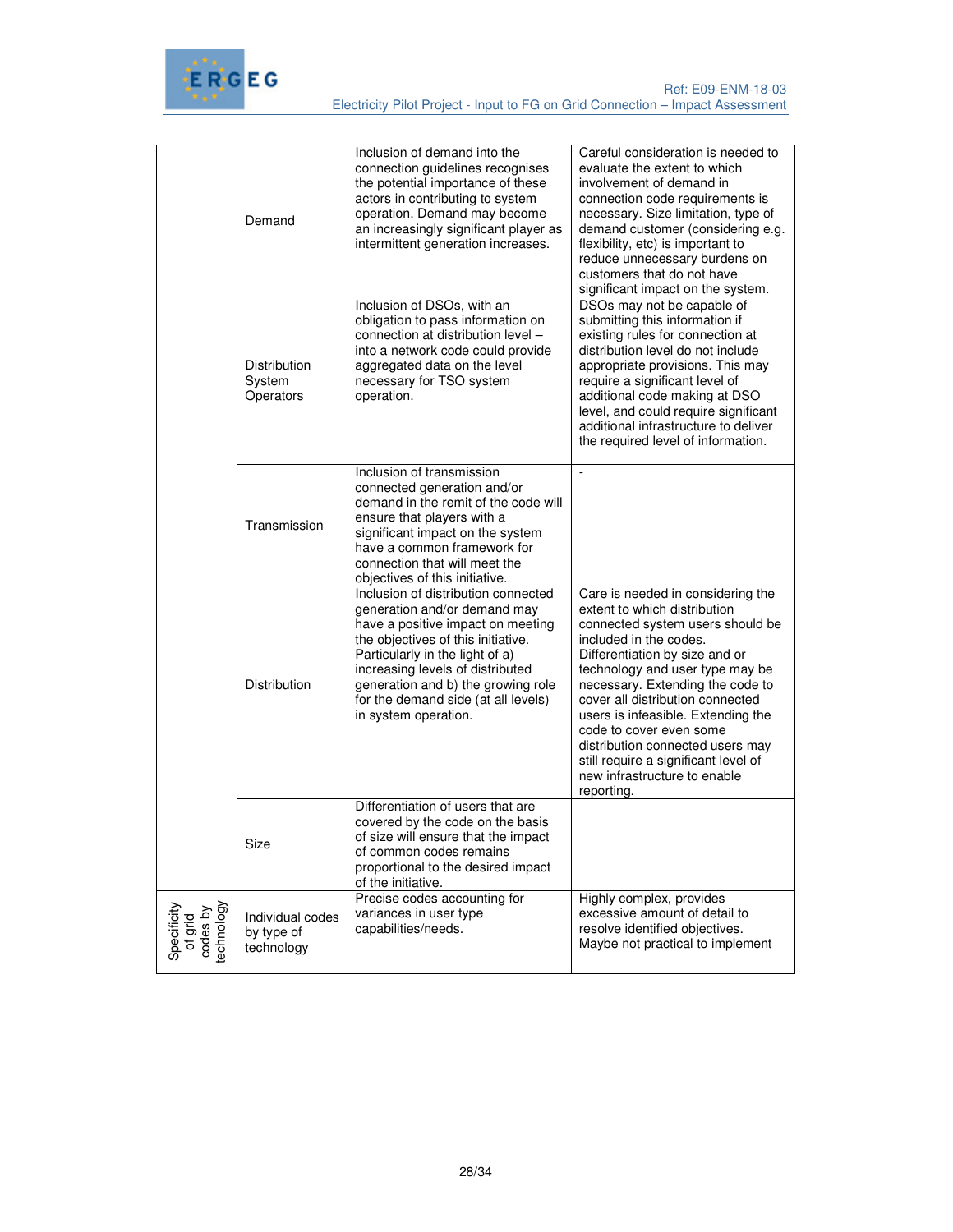

|                     | Individual code<br>for intermittent /<br>distributed<br>generation as<br>far as<br>technically<br>justifiable and<br>another code<br>for other<br>technologies | Minimise duplication of 'common'<br>aspects of grid connection, for<br>most technologies with similar<br>operating characteristics, but<br>provides specific code for wind to<br>meet the objectives of the initiative.                                                                                                                                                                                                                                    | Differential treatment of wind will<br>need to be handled carefully to<br>avoid negative discrimination.                                                                                                                                                    |
|---------------------|----------------------------------------------------------------------------------------------------------------------------------------------------------------|------------------------------------------------------------------------------------------------------------------------------------------------------------------------------------------------------------------------------------------------------------------------------------------------------------------------------------------------------------------------------------------------------------------------------------------------------------|-------------------------------------------------------------------------------------------------------------------------------------------------------------------------------------------------------------------------------------------------------------|
|                     | Single code for<br>grid connection<br>for all type of<br>users                                                                                                 | Minimise duplication of 'common'<br>aspects of grid connection.<br>Minimise possibility of updates not<br>being uniformly applied to all<br>relevant codes.                                                                                                                                                                                                                                                                                                | Doesn't discriminate different<br>impact grid impact of different<br>technologies. Would require<br>generic codes that may not<br>address specific objective.                                                                                               |
|                     | Bilateral<br>agreements                                                                                                                                        | Needed, as a complementary<br>detailisation of the related<br>framework and codes.                                                                                                                                                                                                                                                                                                                                                                         | $\overline{a}$                                                                                                                                                                                                                                              |
| Exchange of data    | European<br>requirements                                                                                                                                       | Underlying the framework and<br>codes for grid connection.                                                                                                                                                                                                                                                                                                                                                                                                 | $\overline{\phantom{a}}$                                                                                                                                                                                                                                    |
|                     | All situations                                                                                                                                                 | ÷,                                                                                                                                                                                                                                                                                                                                                                                                                                                         | May not meet the requirements by<br>Regulation (EC) No 714/2009<br>according to which the network<br>codes prepared by the ENTSO for<br>Electricity are not intended to<br>replace the necessary national<br>network codes for non-cross-<br>border issues. |
|                     | Specific<br>topics/situations                                                                                                                                  | $\frac{1}{2}$                                                                                                                                                                                                                                                                                                                                                                                                                                              | May not be appropriate to cover all<br>future situations where<br>harmonisation is required.                                                                                                                                                                |
| e/remit of guidance | General<br>guidance                                                                                                                                            | High level guidance provides<br>opportunity for implicated parties to<br>develop appropriate solutions for<br>regional conditions. Could be faster<br>to agree.                                                                                                                                                                                                                                                                                            | General guidance may not achieve<br>sufficient level of harmonisation in<br>connection rules to achieve<br>objectives of initiative.                                                                                                                        |
| Technical scop      | Detailed<br>guidance                                                                                                                                           | Codes can be tailored to meet the<br>specific objectives of the initiative,<br>and ensure harmonised actions<br>across all parties.                                                                                                                                                                                                                                                                                                                        | Time consuming to agree and high<br>levels of specificity may not be<br>necessary to achieve the<br>objectives of the initiative.                                                                                                                           |
|                     | Technical<br>aspects                                                                                                                                           | Could be related to characteristics<br>and functional performances of<br>generation<br>and/or<br>consumption<br>units (i.e. grid services) as well as<br>characteristics<br>functional<br>and<br>performances<br>of<br>TPA<br>grids<br>connected to<br>the<br>transmission<br>networks or even the share of<br>responsibility on the electrical plant<br>at the connection points between<br>the TSO and the users/costumers<br>(DSOs, generators, loads). | Overlapping<br>with<br>access<br>and<br>system operation issues and FGs<br>is a risk.                                                                                                                                                                       |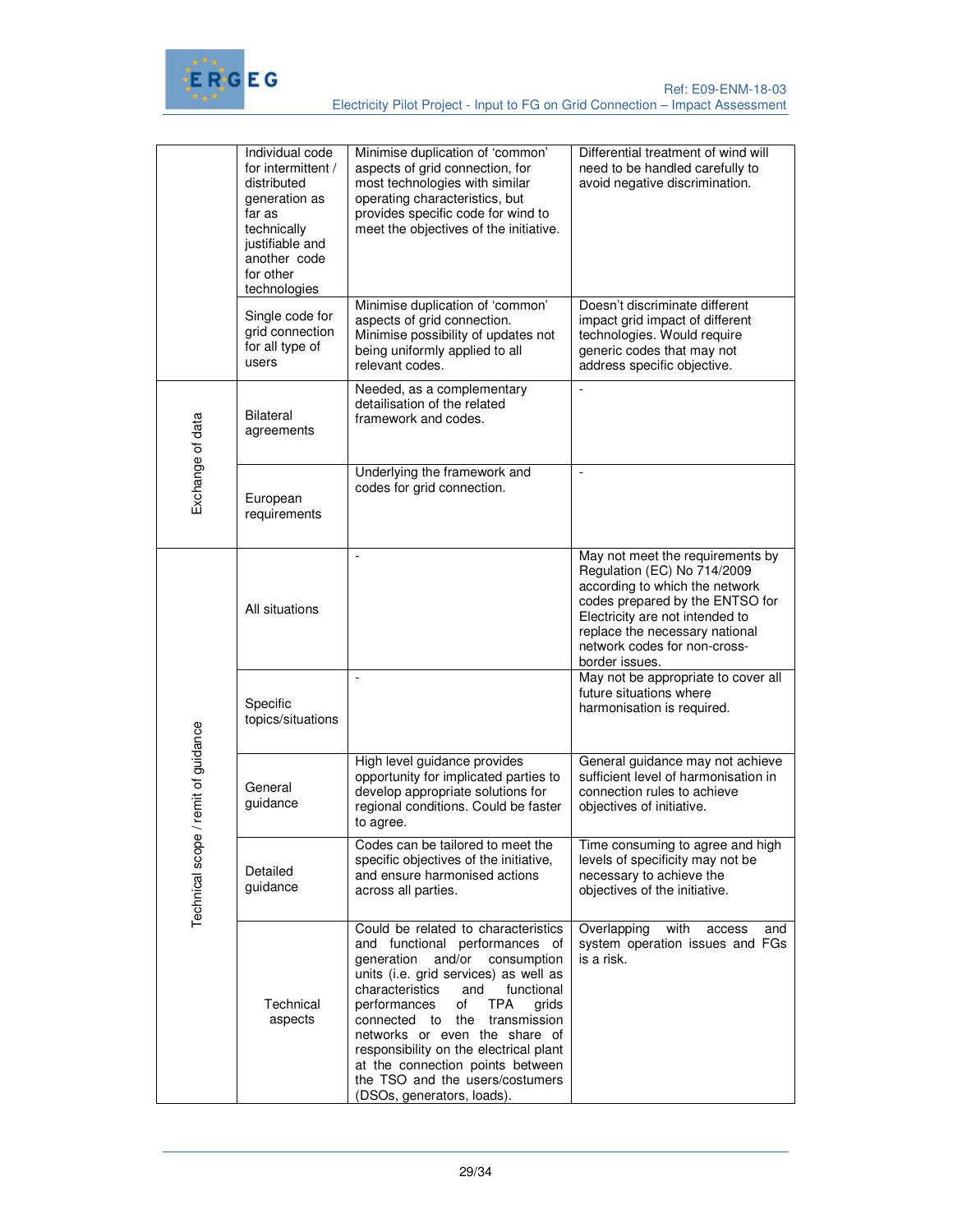

| Governance                              | It is important $-$ if many views<br>into account<br>during<br>taken<br>development and the life of the<br>framework guidelines, as they will<br>remain fit for that purpose.<br>into force, transposition,<br>Entry<br>amendments and<br>repeals,<br>dispensations and infringements<br>would be useful to be considered. | Risk to not take into account all the<br>governance aspects as well as all<br>the stakeholders views. |
|-----------------------------------------|----------------------------------------------------------------------------------------------------------------------------------------------------------------------------------------------------------------------------------------------------------------------------------------------------------------------------|-------------------------------------------------------------------------------------------------------|
| Overlapping with other<br>network codes | To be considered, as far as<br>possible, in order to provide<br>consistency between the codes<br>third-party access<br>and<br>(e.g.<br>operational security rules)                                                                                                                                                         | Risk to over regulate same topics<br>or regulate same topics in many<br>ways in different codes       |

|  | Table 3 - Delivery mechanisms assessment |
|--|------------------------------------------|
|  |                                          |

### **5.4 Preferred Policy Option and Proposed Next Steps**

The analyses and assessment of the different policy options were performed in the previous two chapters and the summary of results is contained in Tables 2 and 3. Based on this, the Preferred Policy Option is:

#### **Option 3: EU Framework Guidelines and EU-wide Grid Connection Codes**

The most significant advantage of this option (Table 2) is that it provides a mechanism to unify as much as practicable the grid connection conditions in the synchronous areas of the European electric power grids and respond thus accordingly to the needs of the European grid users and operators. Moreover, this Option provides the framework for increased cooperation and coordination among TSOs as required by Regulation (EC) 714/2009.

The only potential disadvantage of this option is manifested in the possibly high costs in terms of resources and time, since it will required extensive changes and work at the level of the EU and Member States (Table 2). Nevertheless, this disadvantage can be on one side mitigated by well-coordinated and properly consulted framework guidelines at the European level and on the other side by well-defined and formulated related EU code(s) which will provide for harmonisation between the Member States of those technical elements which must be harmonised (e.g. implementation of the frequency plan), leaving at the same time those elements to national subsidiarity which are best dealt with at the level of Member States (e.g. detailed technical rules for connection of micro generation to the distribution grids).

Furthermore, the key delivery elements of this preferred Option 3 and the related assessment as presented in Table 3, are summarised below:

- Positive and advantageous *overarching approach to implementation* in compliance with the legal framework of the  $3<sup>rd</sup>$  Package;
- Most appropriate level of implementation, as it provides for a harmonised grid connection framework throughout Europe, while at the same time an unnecessary and prohibitive interfering with Member States own grid codes and principle of subsidiarity needs to be avoided by the careful design of the technical codes which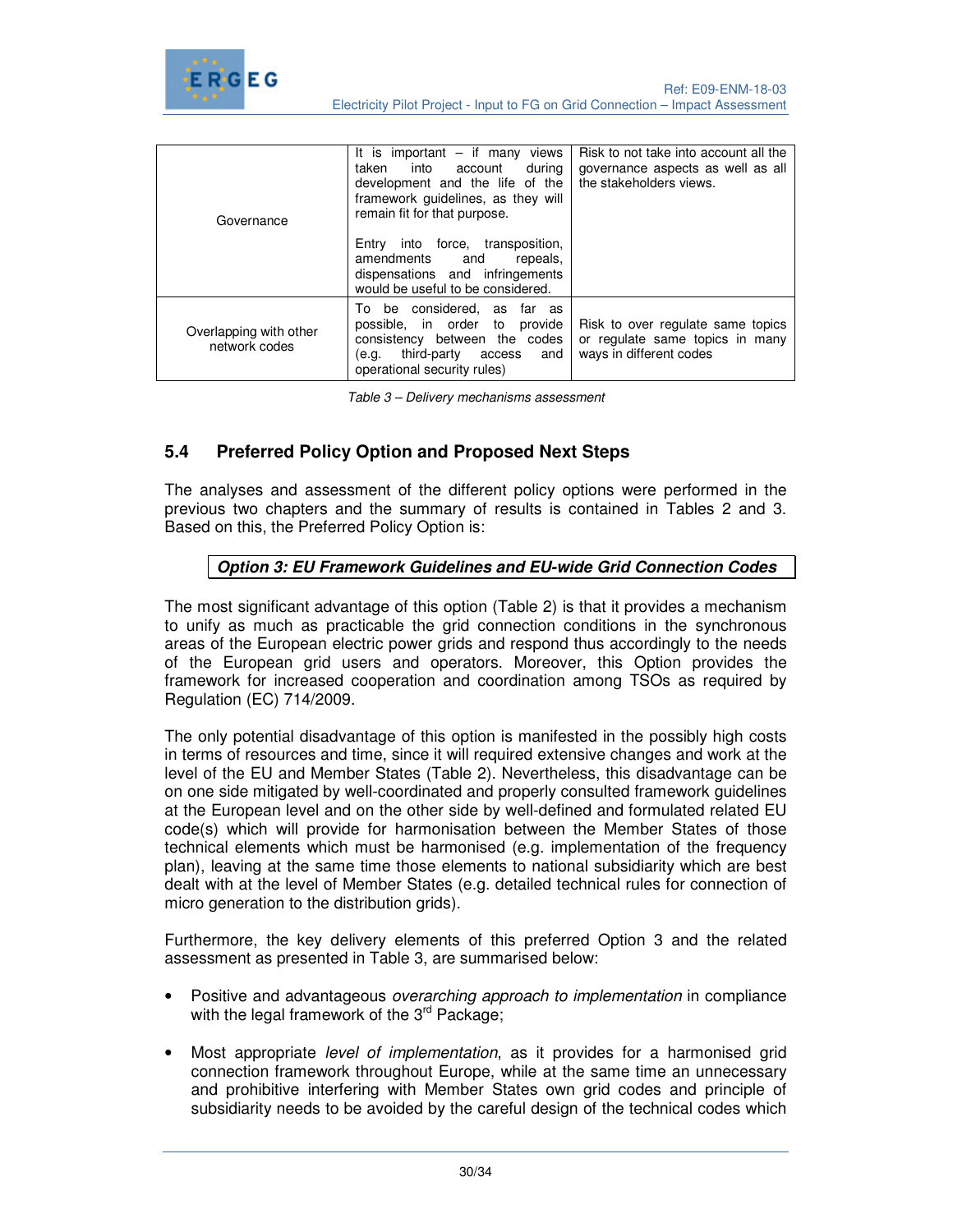

consider accordingly the existing and continuing elements of the national grid codes;

- In terms of the *extent of the grid code harmonisation*, the key principle and measure for the harmonisation shall be at the level of synchronous areas (i.e. the areas with EU transmission grids which operated in an interconnected mode and with the common frequency);
- In terms of *enforcement*, and *specificity of related codes*. Option 3 shall provide for both, the framework and later binding codes with a binding character for the TSOs and all kinds of grid users; whereas this will require extensive adaptations of the existing framework in some cases, the level of these adaptations must be carefully governed by the overarching goal to address only the cross-border relevant grid connection issues;
- In terms of the *exchange of data*, the European provisions and detailed requirements in the related codes need to be complemented with the necessary data exchange agreements between the grid operators and the grid customers;
- The technical guidance needs to encompass sufficient general and detailed provisions, providing for the adequate level of detailed technical considerations and avoiding at the same time the unnecessary "overregulation" of the issues which are not crucial for the grid connection from the cross-border perspective;
- Finally, the aspects of governance (in terms of on the one hand persistency and on the other hand necessary changes of the framework guidelines) need to be taken into account, as well as the aspects of overlapping between the different network codes.

**As the next step, it is therefore proposed to proceed with drafting the EUwide Framework Guideline for Grid Connection, covering the respective area for codes in the Article 8 of the Regulation. The drafted framework guideline should – after the public consultation and respective amendments / revision – be submitted to the EU Commission as the basis for the development of the EU-wide grid connection codes.**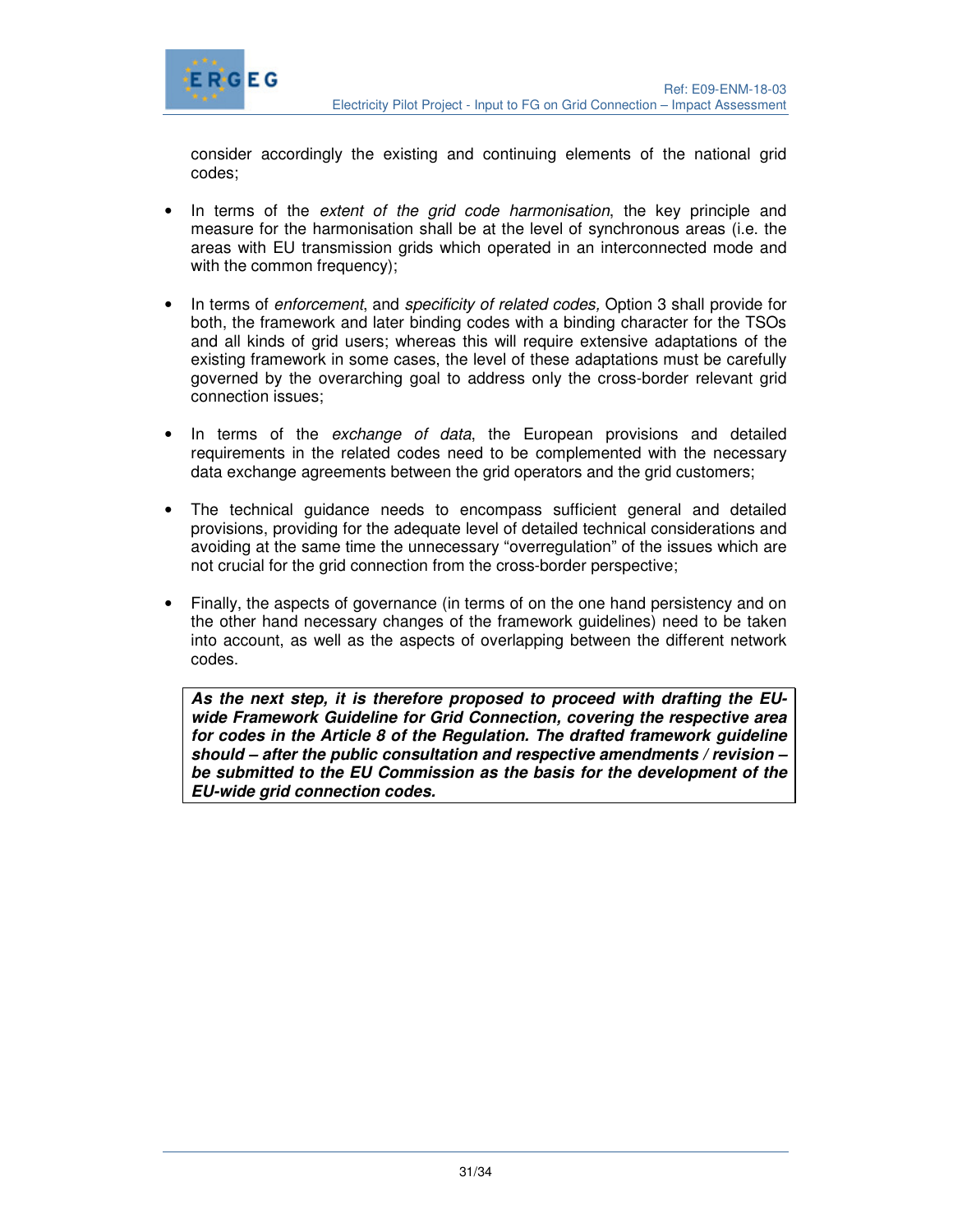

# **6 MONITORING AND EVALUATION**

Policymakers need appropriate solutions and systems in order to verify whether implementation of a given framework is "on track" and to what extent the policy is achieving its set objectives. When a policy is not achieving its objectives, they also need to know whether this is due to flawed policy design or poor implementation (e.g. Was the problem analysis accurate? Were the objectives relevant and attainable?)

Monitoring and evaluation arrangements provide valuable information in this regard and help in defining how to optimise the intervention.

Where new rules are set, it can be assumed that there also are no relevant historical data and information collection mechanisms in place. Nevertheless, information is necessary to be able to evaluate the effectiveness of the new measures.

Key actors in providing and using the information will be ACER, national regulatory authorities as well as transmission and distribution systems operators. Parties responsible for data collection and evaluation may differ depending on the subject.

For example, for the monitoring of full and sufficient implementation of the Grid Connection Codes ACER will have to collect national grid codes (delivered by the regulatory authorities). At national level, regulatory authorities have to monitor the implementation in TSOs and DSOs general terms and conditions as far as this is necessary.

As harmonisation is one major point of the framework guidelines and the related network codes, this is another point where monitoring is needed. In some cases, the implementation of the new harmonised rules may also take some time so responsible parties should inform on a regular basis how this is moving forward.

Once the rules and requirements are fully implemented their effects need to be evaluated on a regular basis. This should be carried out by an independent party.

Compliance and especially complaint monitoring are important to find weak parts of rules and/or implementation. Connecting parties need to collect information concerning the connection procedure, describing also where the process was successful, where not and where there have been complaints. This data has to be reviewed regularly to see where there are improvements or even worsening and what can be done to make things better.

Monitoring and evaluation is needed on many different places and topics. For example, not only where there is harmonisation but also where there is different treatment announced by the TSOs to be necessary to find out if this turns out to be the right solution or if there have to be second thoughts.

The monitoring shall also consider the effect of the measures taken on completion and functioning of the internal market in electricity and cross-border trade.

The effects of changes shall at least be to keep the existing standards of security and quality of supply.

In summary, monitoring and evaluation is on the one hand needed to survey the proper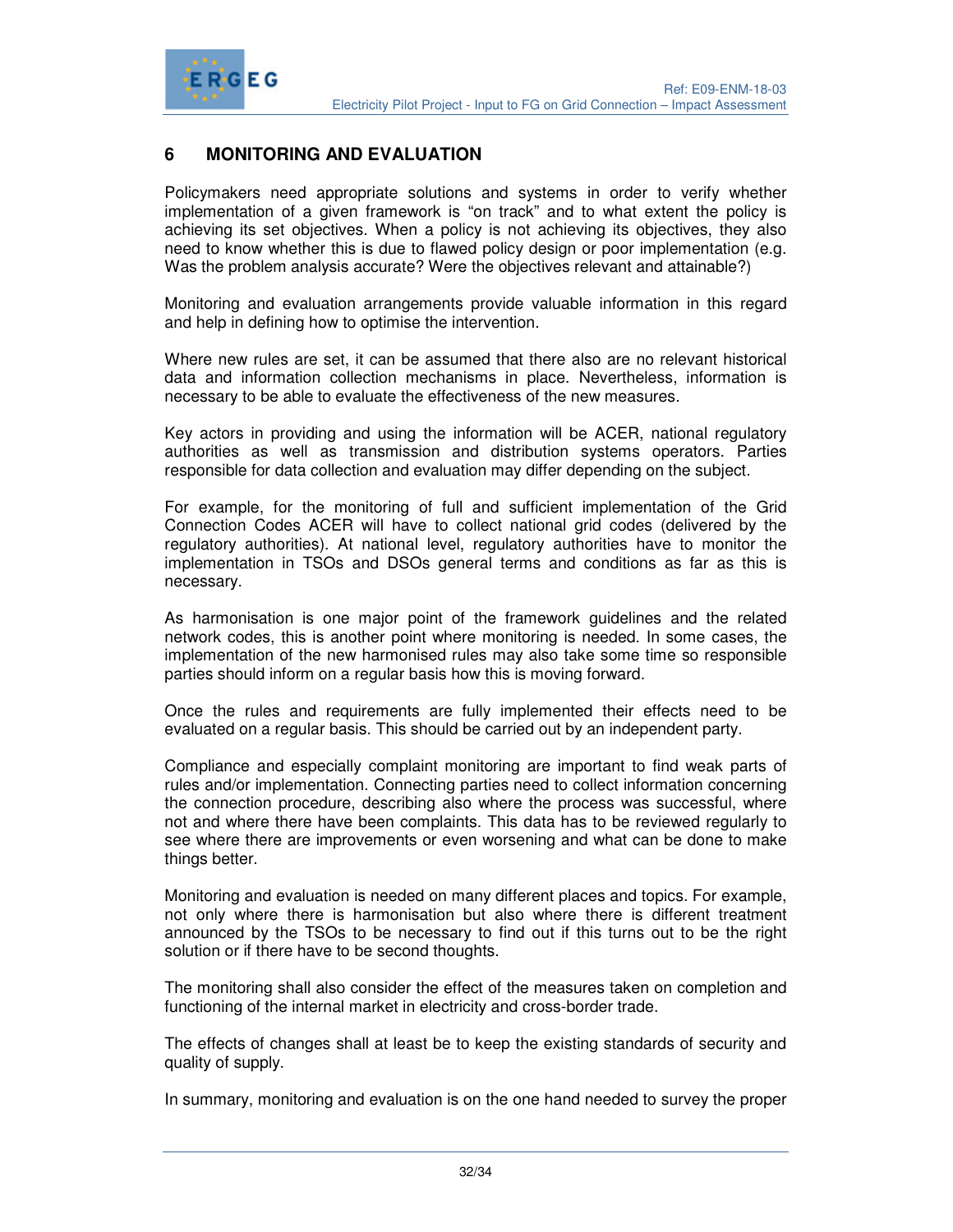

implementation of new rules and requirements and on the other hand to see what are the long term effects.

The practical methods and solutions for ensuring compliance with the defined framework, as well as the necessary monitoring tools, evaluation and where applicable evolution of the framework and related codes shall be specified in detail in the framework guideline of the preferred policy option 3.